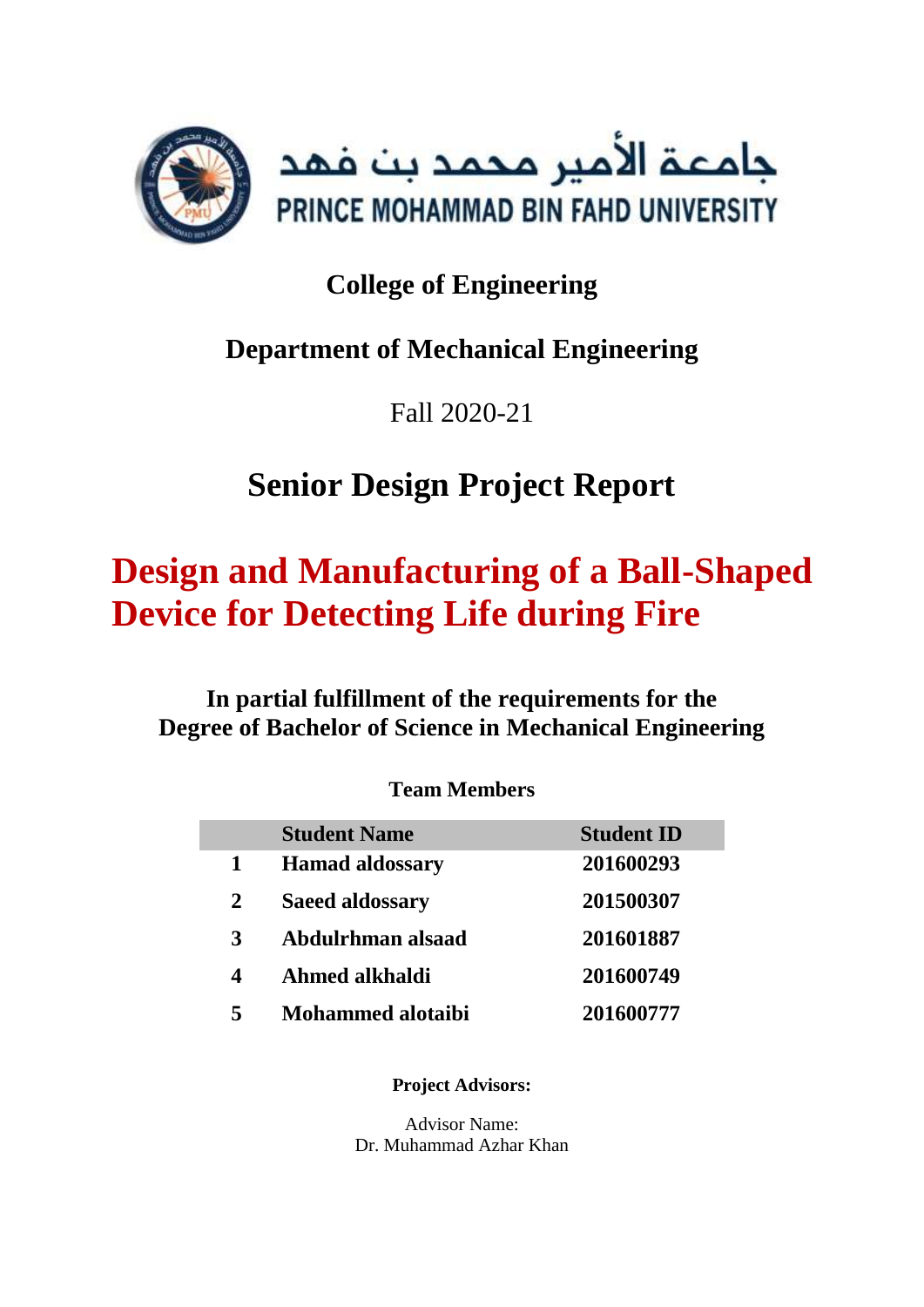#### <span id="page-1-0"></span>**Abstract**

The purpose of this research is the designing and manufacturing of a fireproof ball build-in with a 360 Camera. The Fireproof ball is designed and manufactured for use during firefighting of a building. It will be through in the building. The 360 Camera will help for the better understanding of the behavior of fire and what is going on in the building. This will help the fire fighter to understanding the behavior of the fire and if there are people who need emergency exit. Ultimately it will help them understanding the how to deal in a better way with this unfortunate Situation, which will help to reduce the risk of injury as well as casualties.

This idea came from the Fireproof ball which serve as a fire extinguisher during the fire. For its modeling, first the Solid works was used. For the manufacturing purpose, a fireproof material is used which can withstand at high temperature of the fire. This fireproof camera can be connected to any electronic device (Tab, Mobile, LCD), which will help the fire fighter about better understanding of the behavior of fire as well as the as condition of the structure of building.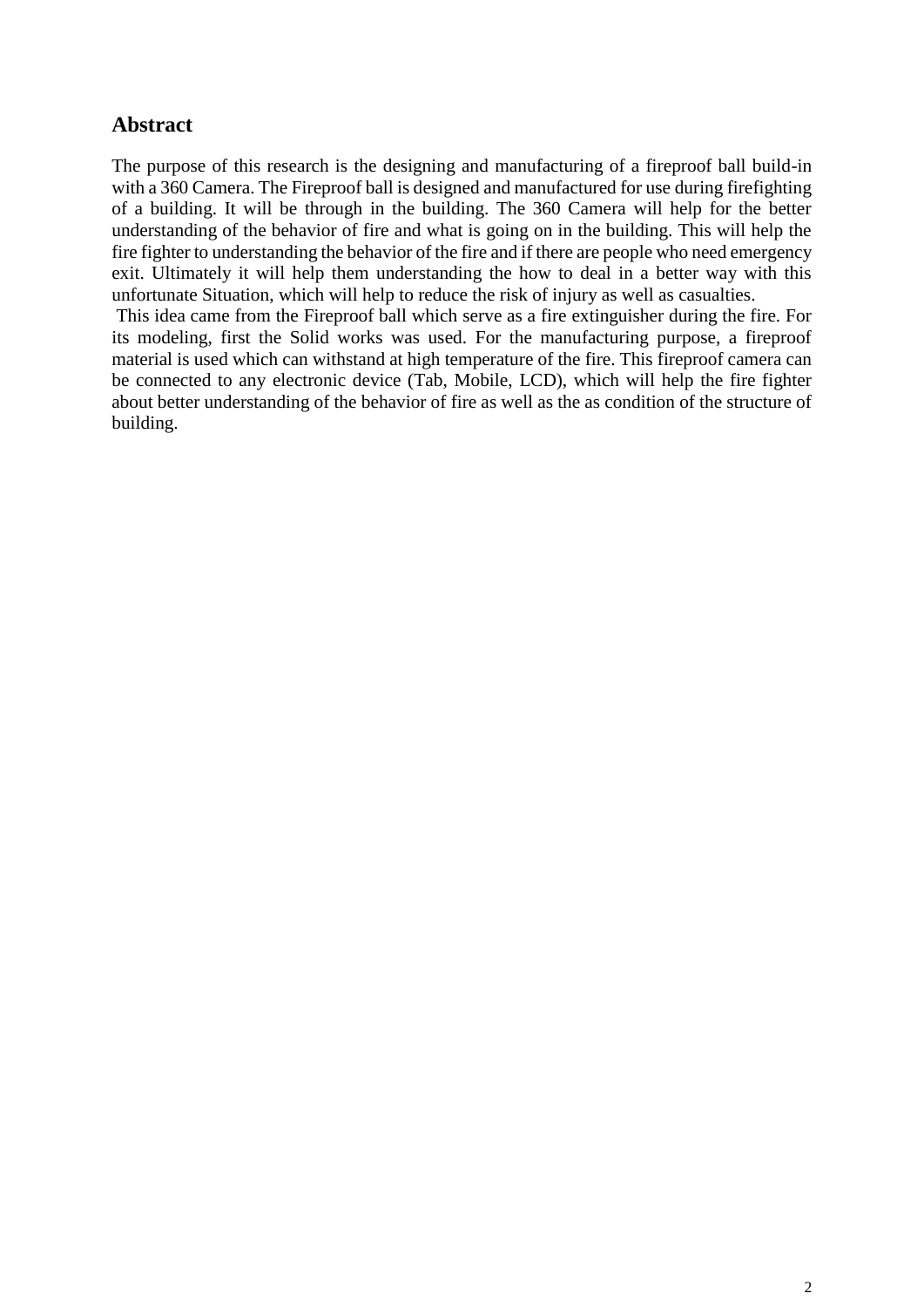### <span id="page-2-0"></span>**Acknowledgments**

Before anything, we need to pay our special gratitude to our advisor <advisor name> for his continuous support and encouragement towards our project. Moreover, we pay sincere thanks to other co-advisors who helped us and guided us. We are also extending our gratitude to <chair name>, chair of Mechanical Engineering Department at KFUPM, for his continuous encouragement. Lastly, we thank our parents and colleagues who provided their continuous support, attention, and encouragement for our project.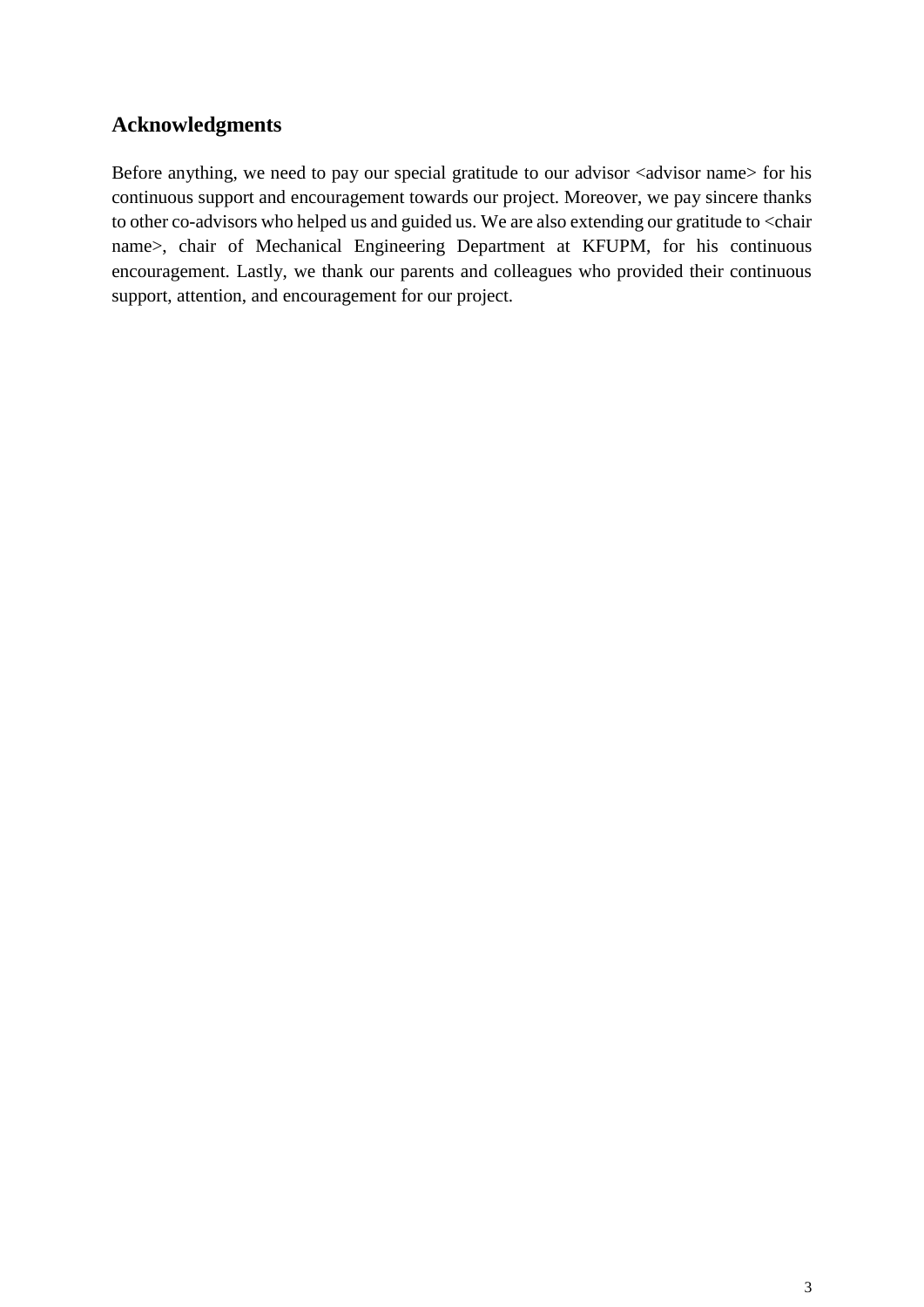| еля от Астонунія (буннооіз) изси ні піс терогі.<br>\$                                                                                                                                                                                                                                                                                                                                                                          | <b>US Dollar</b>             |
|--------------------------------------------------------------------------------------------------------------------------------------------------------------------------------------------------------------------------------------------------------------------------------------------------------------------------------------------------------------------------------------------------------------------------------|------------------------------|
| W                                                                                                                                                                                                                                                                                                                                                                                                                              | Watt                         |
| m                                                                                                                                                                                                                                                                                                                                                                                                                              | Meter                        |
| $\bf K$                                                                                                                                                                                                                                                                                                                                                                                                                        | Kelvin, Thermal Conductivity |
| Kg                                                                                                                                                                                                                                                                                                                                                                                                                             | Kilogram                     |
| $^\circ \text{C}$                                                                                                                                                                                                                                                                                                                                                                                                              | Degree Celsius               |
| Sec, s                                                                                                                                                                                                                                                                                                                                                                                                                         | Second                       |
| $\mathbf{g}% _{T}=\mathbf{g}_{T}=\mathbf{g}_{T}=\mathbf{g}_{T}=\mathbf{g}_{T}=\mathbf{g}_{T}=\mathbf{g}_{T}=\mathbf{g}_{T}=\mathbf{g}_{T}=\mathbf{g}_{T}=\mathbf{g}_{T}=\mathbf{g}_{T}=\mathbf{g}_{T}=\mathbf{g}_{T}=\mathbf{g}_{T}=\mathbf{g}_{T}=\mathbf{g}_{T}=\mathbf{g}_{T}=\mathbf{g}_{T}=\mathbf{g}_{T}=\mathbf{g}_{T}=\mathbf{g}_{T}=\mathbf{g}_{T}=\mathbf{g}_{T}=\mathbf{g}_{T}=\mathbf{g}_{T}=\mathbf{g}_{T}=\math$ | Gram                         |
| $\mathbf d$                                                                                                                                                                                                                                                                                                                                                                                                                    | Diameter                     |
| L                                                                                                                                                                                                                                                                                                                                                                                                                              | Length                       |
| $\boldsymbol{\mathrm{F}}$                                                                                                                                                                                                                                                                                                                                                                                                      | Force                        |
| a                                                                                                                                                                                                                                                                                                                                                                                                                              | Acceleration                 |
| $\theta$                                                                                                                                                                                                                                                                                                                                                                                                                       | Theeta (Angle)               |
| $C_D$                                                                                                                                                                                                                                                                                                                                                                                                                          | Coefficient of Drag          |
| Q                                                                                                                                                                                                                                                                                                                                                                                                                              | Heat Transferred             |
| $\mathbf{A}$                                                                                                                                                                                                                                                                                                                                                                                                                   | Area                         |
| $\Delta T$                                                                                                                                                                                                                                                                                                                                                                                                                     | Temperature Difference       |
| psi                                                                                                                                                                                                                                                                                                                                                                                                                            | Pounds per Square Inch       |
| $\boldsymbol{\mathcal{V}}$                                                                                                                                                                                                                                                                                                                                                                                                     | Poisson's Ratio              |
| MPa                                                                                                                                                                                                                                                                                                                                                                                                                            | Mega Pascals                 |
| $\bf J$                                                                                                                                                                                                                                                                                                                                                                                                                        | Joules                       |
| $^\circ \mathrm{F}$                                                                                                                                                                                                                                                                                                                                                                                                            | Degree Fahrenheit            |
| $\boldsymbol{\textbf{h}}$                                                                                                                                                                                                                                                                                                                                                                                                      | Enthalpy                     |
| mAh                                                                                                                                                                                                                                                                                                                                                                                                                            | milli-Ampere per Hour        |

<span id="page-3-0"></span>**List of Acronyms (Symbols) used in the report:**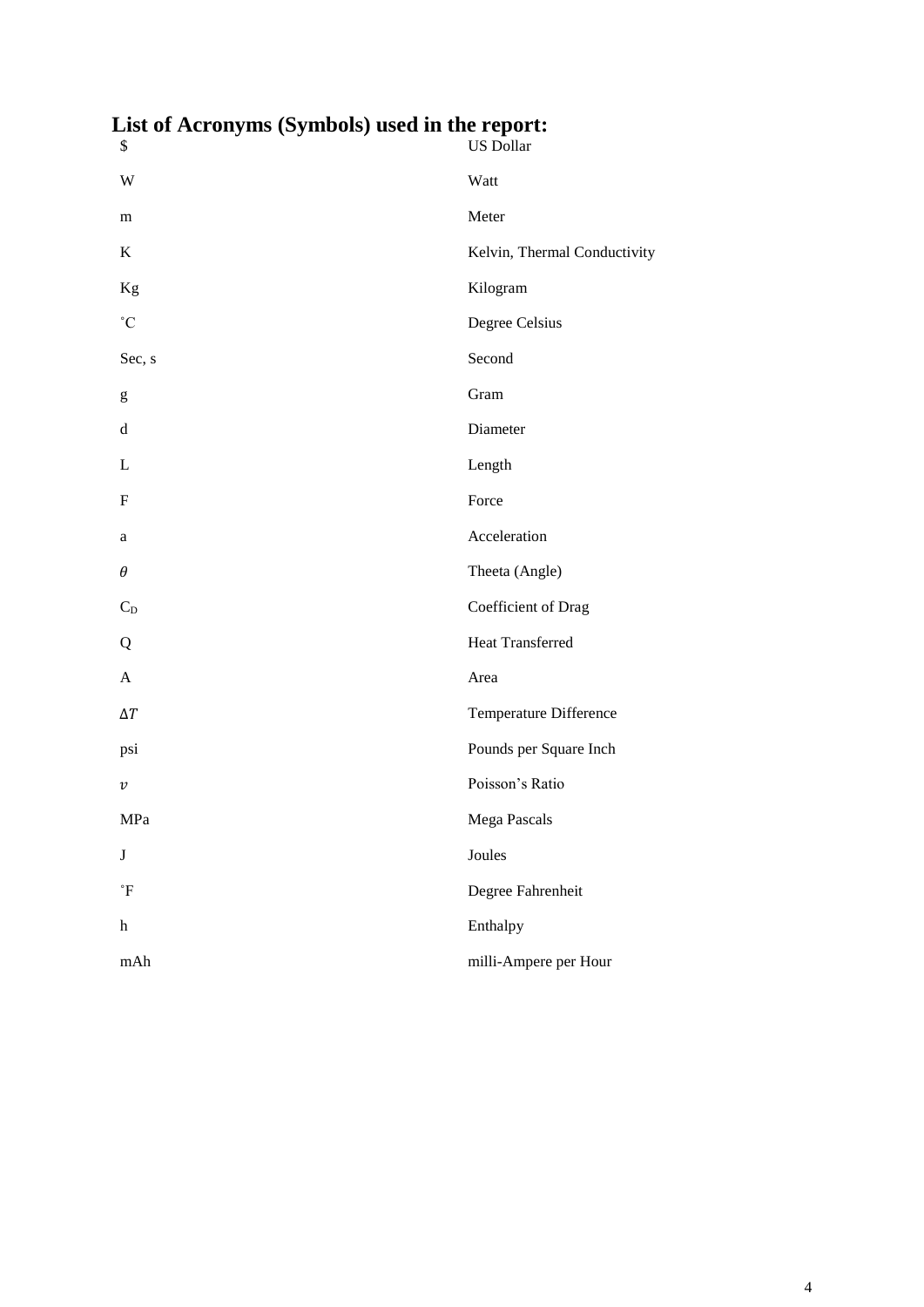## <span id="page-4-0"></span>**List of Figures:**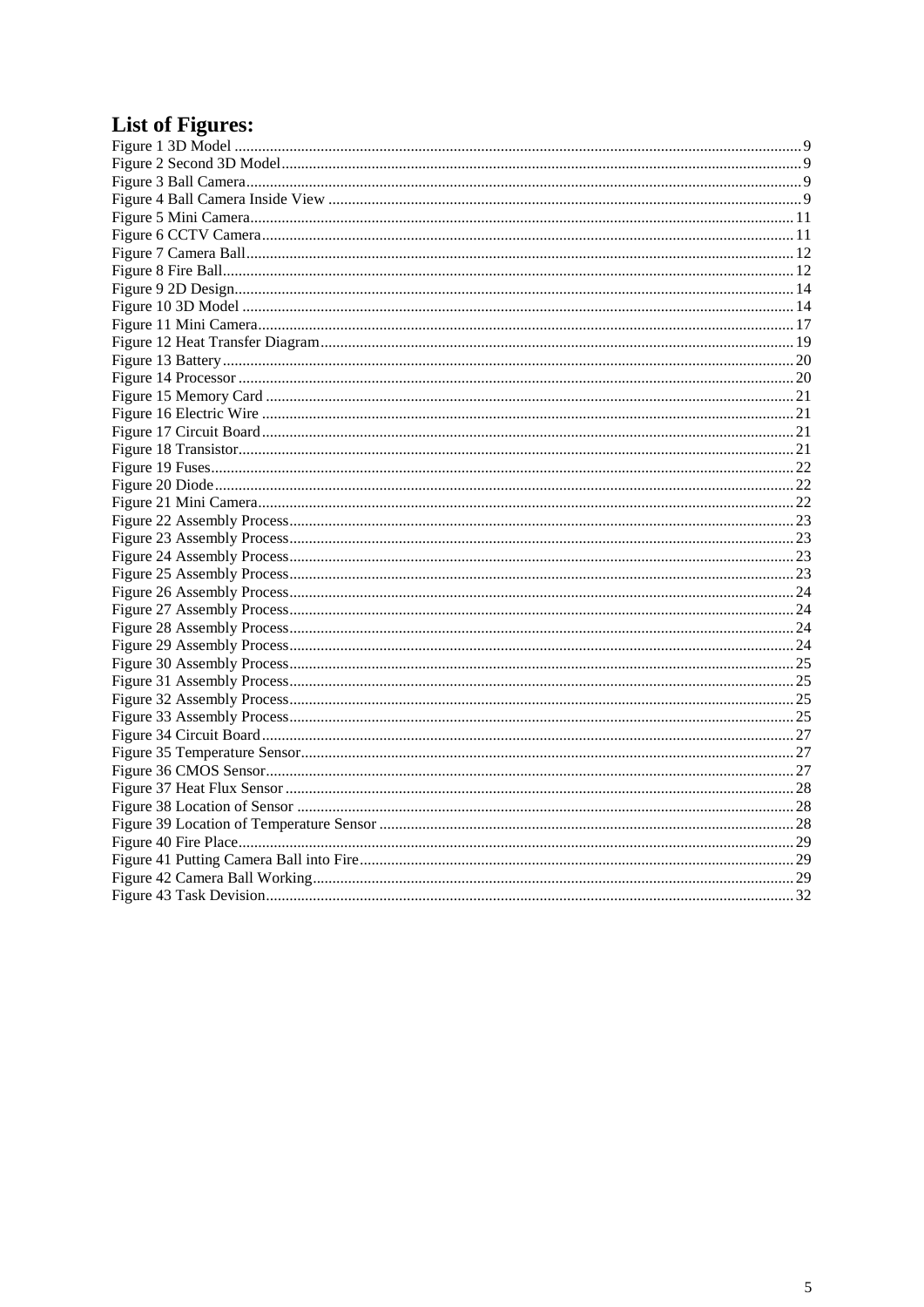## <span id="page-5-0"></span>**List of Tables:**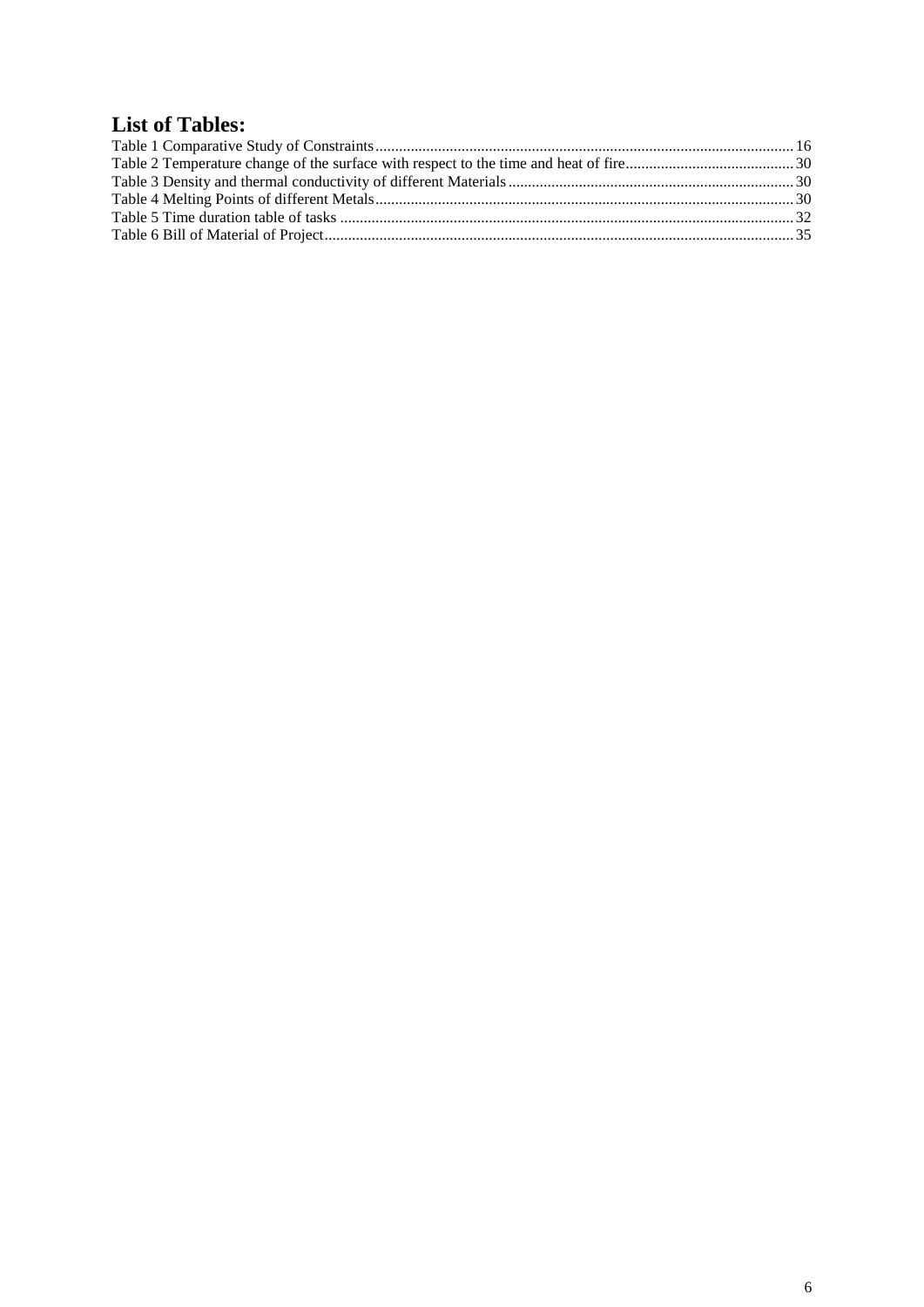## **Table of Contents**

| 1.1 |  |
|-----|--|
| 1.2 |  |
| 1.3 |  |
| 1.4 |  |
|     |  |
| 2.1 |  |
| 2.2 |  |
| 2.3 |  |
|     |  |
| 3.1 |  |
|     |  |
| 3.3 |  |
| 3.4 |  |
| 3.5 |  |
|     |  |
| 4.1 |  |
| 4.2 |  |
| 5.1 |  |
| 5.2 |  |
| 5.3 |  |
| 5.4 |  |
| 5.5 |  |
|     |  |
| 6.1 |  |
| 6.2 |  |
| 6.3 |  |
|     |  |
| 7.1 |  |
| 7.2 |  |
| 8.  |  |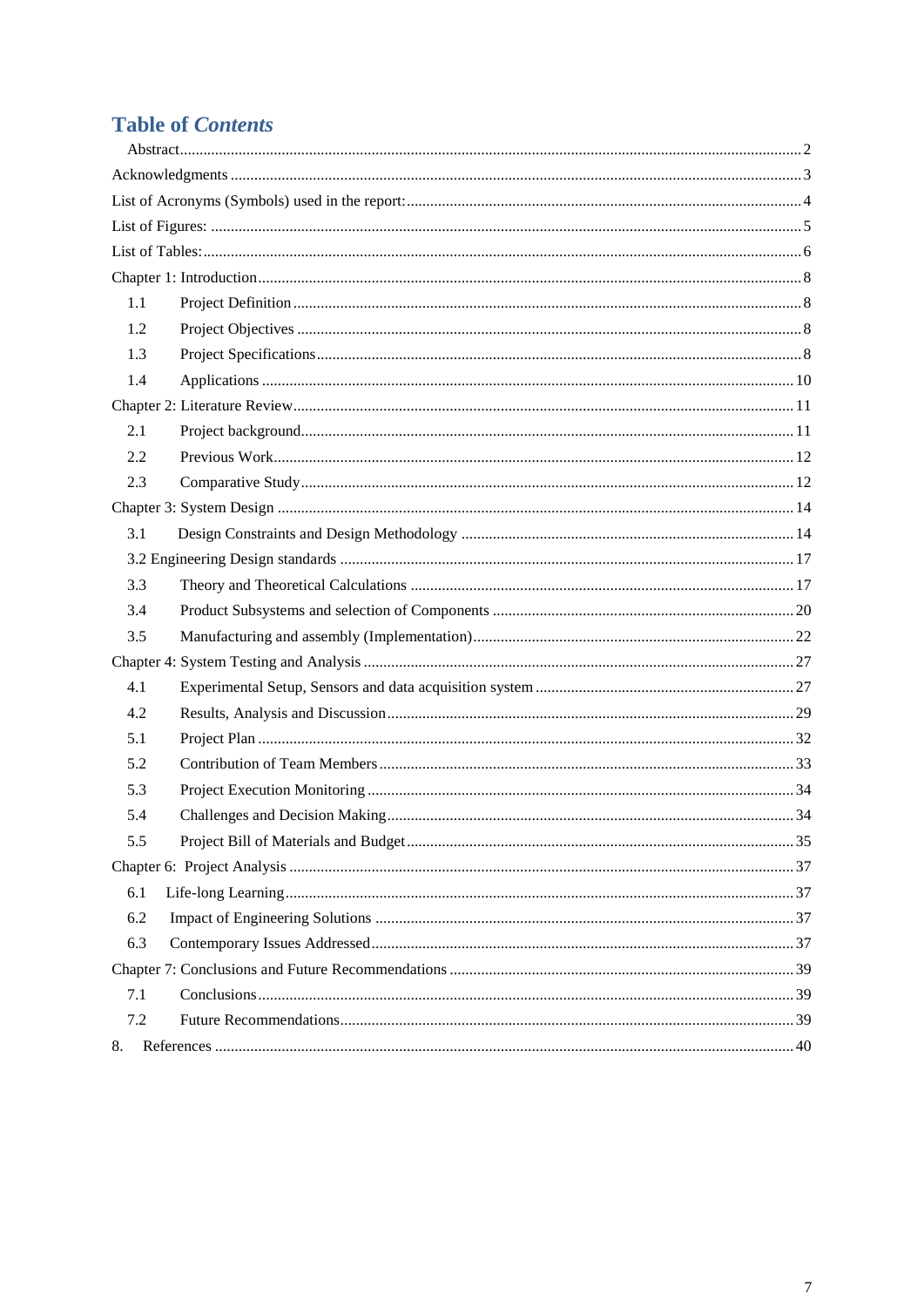# <span id="page-7-0"></span>**Chapter 1: Introduction**

## <span id="page-7-1"></span>**1.1 Project Definition**

The purpose of the project is to design a 'Fireproof Camera Ball' which can help during firefighting.

Fireproof Camera Ball is basically a camera which is inserted into a ball like structure. This ball is built with fireproof material and is able to cover a 360 orientation with the help of the camera which is installed in it.

The Camera in the connected with any electronic device (Tab, Mobile, LCD), which will help the fire fighter about better understanding of the behavior of fire as well as the as condition of the structure of building.

The Material use is should be having minimum thermal conductivity and high melting point. The material we select is Aluminum. it can withstand with a high fire temperature, so it is suitable for the outer structure of the fireproof ball. The Cameras Covering the 360 view are covered with the high temperature resistant glass, which will support the cameras in such a high temperature.

The person Watching all the 360 view of the fire place can better handle the firefighting team. This idea is basically come from the fire extinguisher ball which we through into the fire place.

## <span id="page-7-2"></span>**1.2 Project Objectives**

This major purpose of this project is to help the fire fighter in better understanding the behavior of the fire in the building, which can result in the reduction of risk of injury as well as casualties. It will serve like a robot at a single place standing inside the fire place and will be able to give a 360 view.

The person Watching all the 360 view of the fire place can better handle the firefighting team. This idea is basically come from the fire extinguisher ball which we through into the fire place. Knowing the highly instance fire place in the building which is on fire can help the fire man.

The main purpose of the fire proof camera ball is to avoid firemen from going to the dangerous region of fire.

It is also common scene for police and that of emergency services. They want to enter the building but they don't know what awaits them inside.

This is design after being inspired by the idea of the fire extinguisher ball use during the fire fighting.

## <span id="page-7-3"></span>**1.3 Project Specifications**

Basic model of the Fire Proof Cmera Ball is folloing: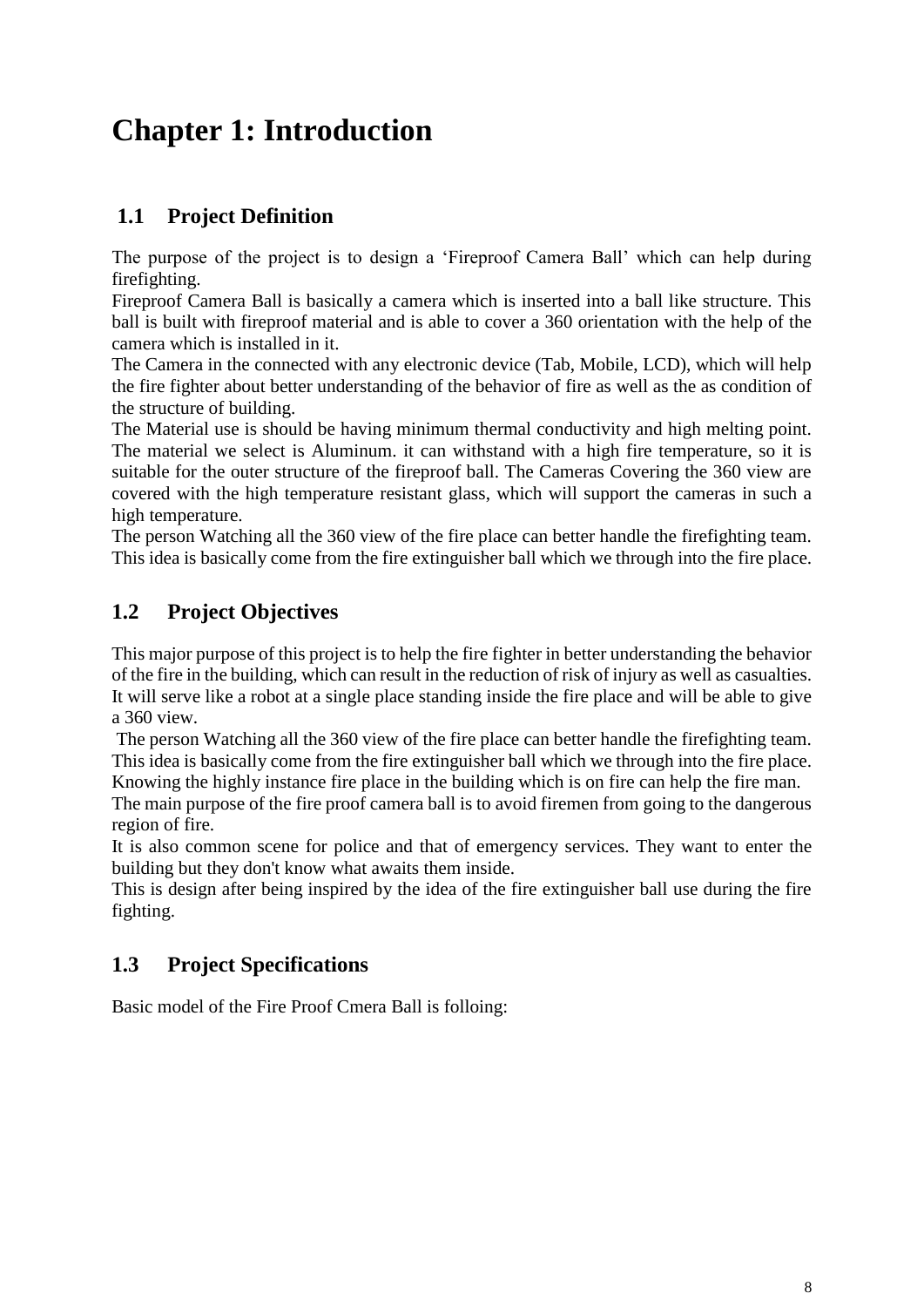

Figure 1 3D Model

<span id="page-8-0"></span>

Figure 2 Second 3D Model

#### <span id="page-8-1"></span>a. Metrics

We used a camera ball which can be thrown upward and can cover the 360 degrees view. It is made of 36 numbers of 2 mega-pixel and final image can reached up to 72megapixel mark. But basically, it main function is not the lenses, it is integrated with the accelerometer



Figure 3 Ball Camera

<span id="page-8-2"></span>

Figure 4 Ball Camera Inside View

<span id="page-8-3"></span>Main body of the camera is made from Stainless steel 304 due to its lower thermal conductivity.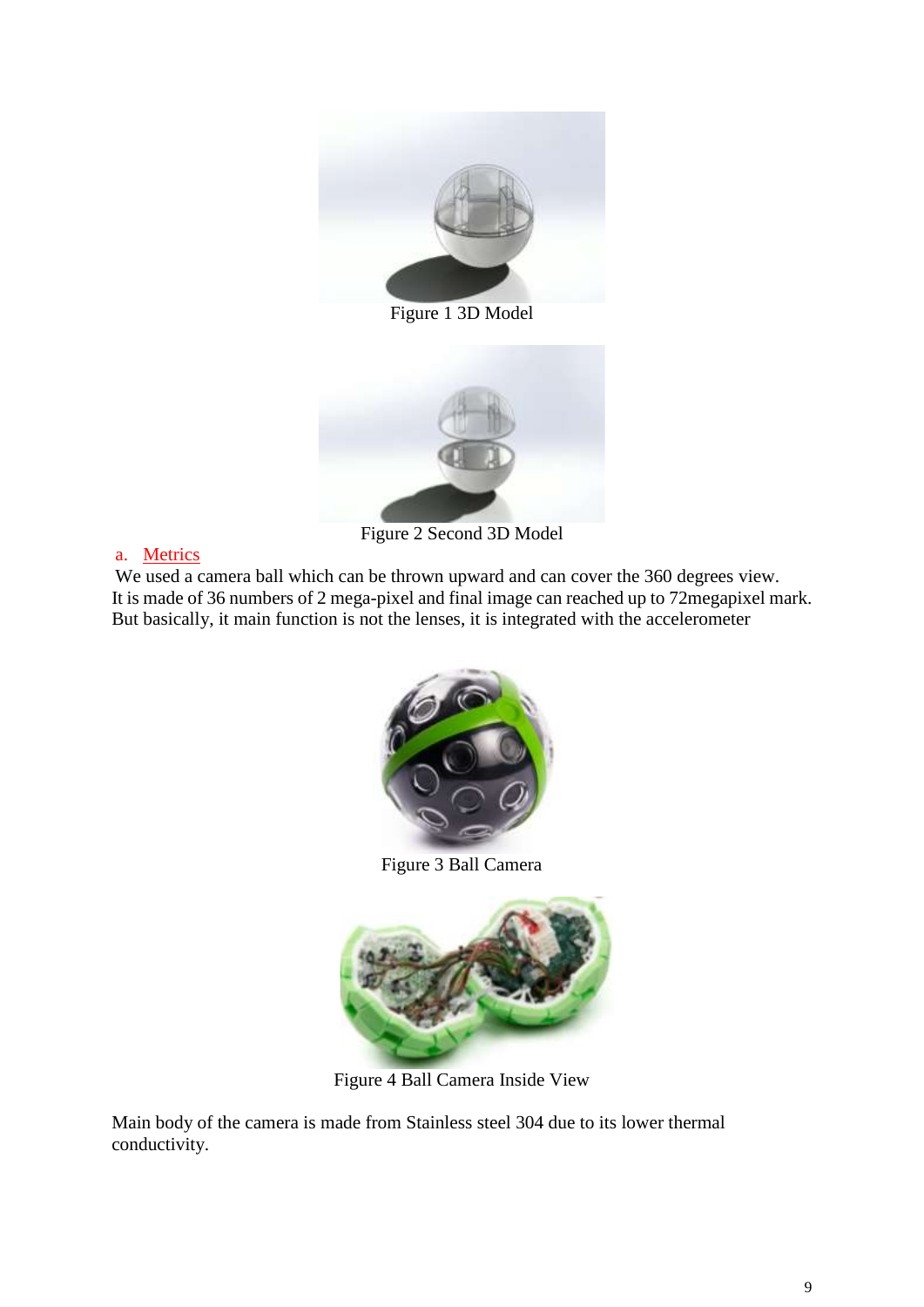#### b. Project Specifications with respect to Market

- The product is a little expensive
- It is easy to handle
- Portable
- Light weight
- Automatic
- Environment Friendly

#### c. Engineering Standard

Material should be fire proof for this purpose

- Material should be having Low thermal Conductivity.
- It should be having a high melting point.

We use Stainless steel 304 due t its very low thermal conductivity.

## <span id="page-9-0"></span>**1.4 Applications**

This technology has following application:

- This technology can be used to build a fire proof ball camera, which will help in the fire fighters by giving them the idea of the behavior of fire in different places of building on fire by throwing camera ball at different places of the building.
- It can be used assists the Police, by throwing these camera ball they will be able to know what waits them in different part of the building.
- Fire Extinguisher Ball.
- The simple ball camera is also used by the people to take picture at 360 degree at a height by throwing it upward.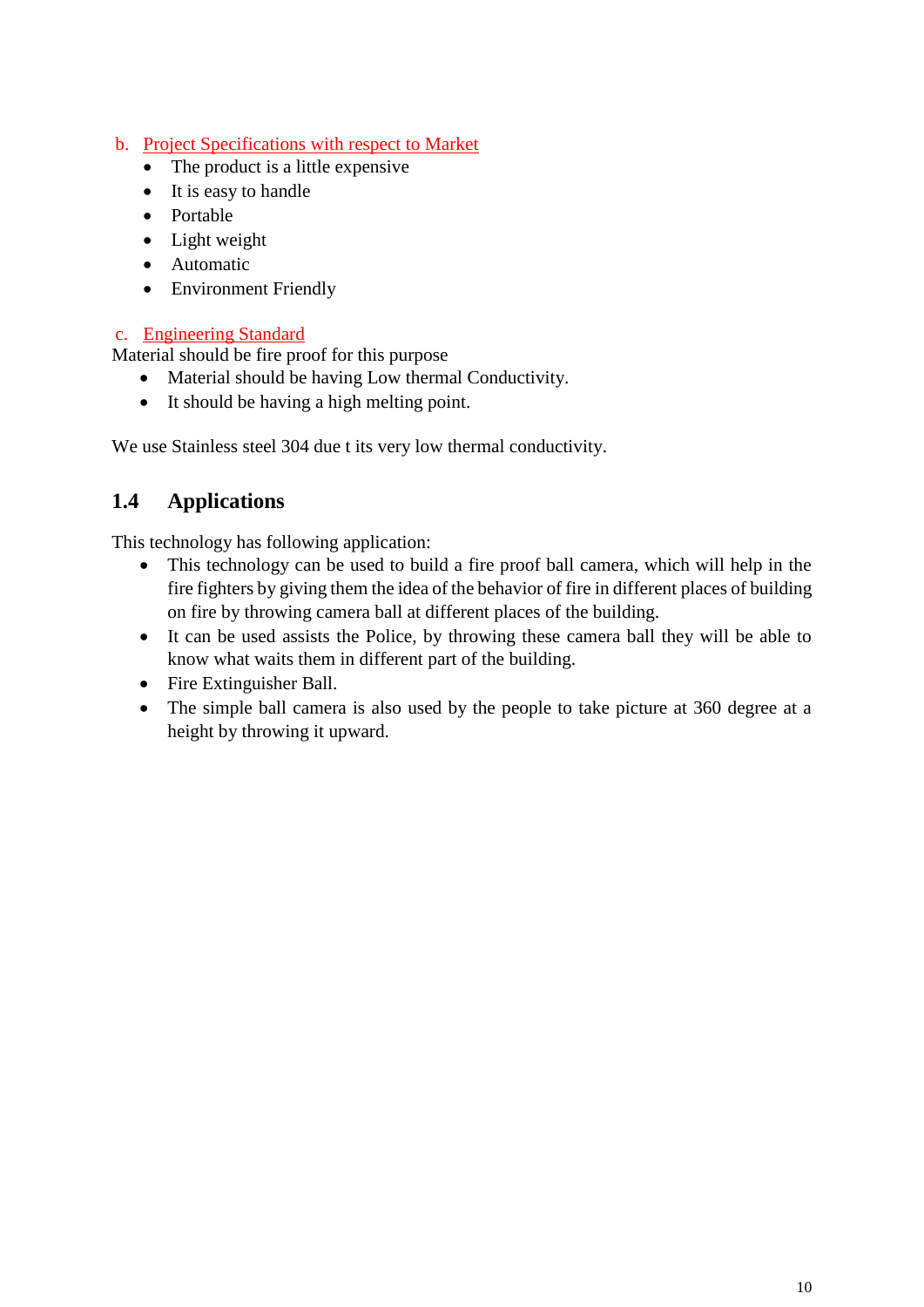## <span id="page-10-2"></span>**Chapter 2: Literature Review**

## <span id="page-10-3"></span>**2.1 Project background**

Project basic part is camera.

A **camera** is the optical instrument which is **used** in recording the images. It is basically having a body having a small hole in it. This small hole permits the light in for capturing the image on the light-sensitive surface which is usually photographic film or the digital sensor.



#### Figure 5 Mini Camera

<span id="page-10-0"></span>Camera now these days is an essential part of every smartphone. Photography itself is a big profession, people love caught the memorable moment of life in pics by the use of camera. There is wide list of the quality of the picture which depends upon the Resolution and a common term for mobiles is Megapixel.

There are 36 number of cameras use in our project which are of 2 Megapixel each. The use of camera is increasing in wide range and in different fields like:

- Photography
- Movie Making
- Catching different events
- Camera is now being used for the security purpose in the form of CCTV camera in shops, street, home and in wide range of market.



Figure 6 CCTV Camera

- <span id="page-10-1"></span>• In our project we are using the camera in the farm of a ball to help the fire fighters in their operation by inserting camera ball into fire proof material say Aluminum alloys.
- These cameras can even be used by the police to see what awaits them inside by throwing the camera ball inside the building.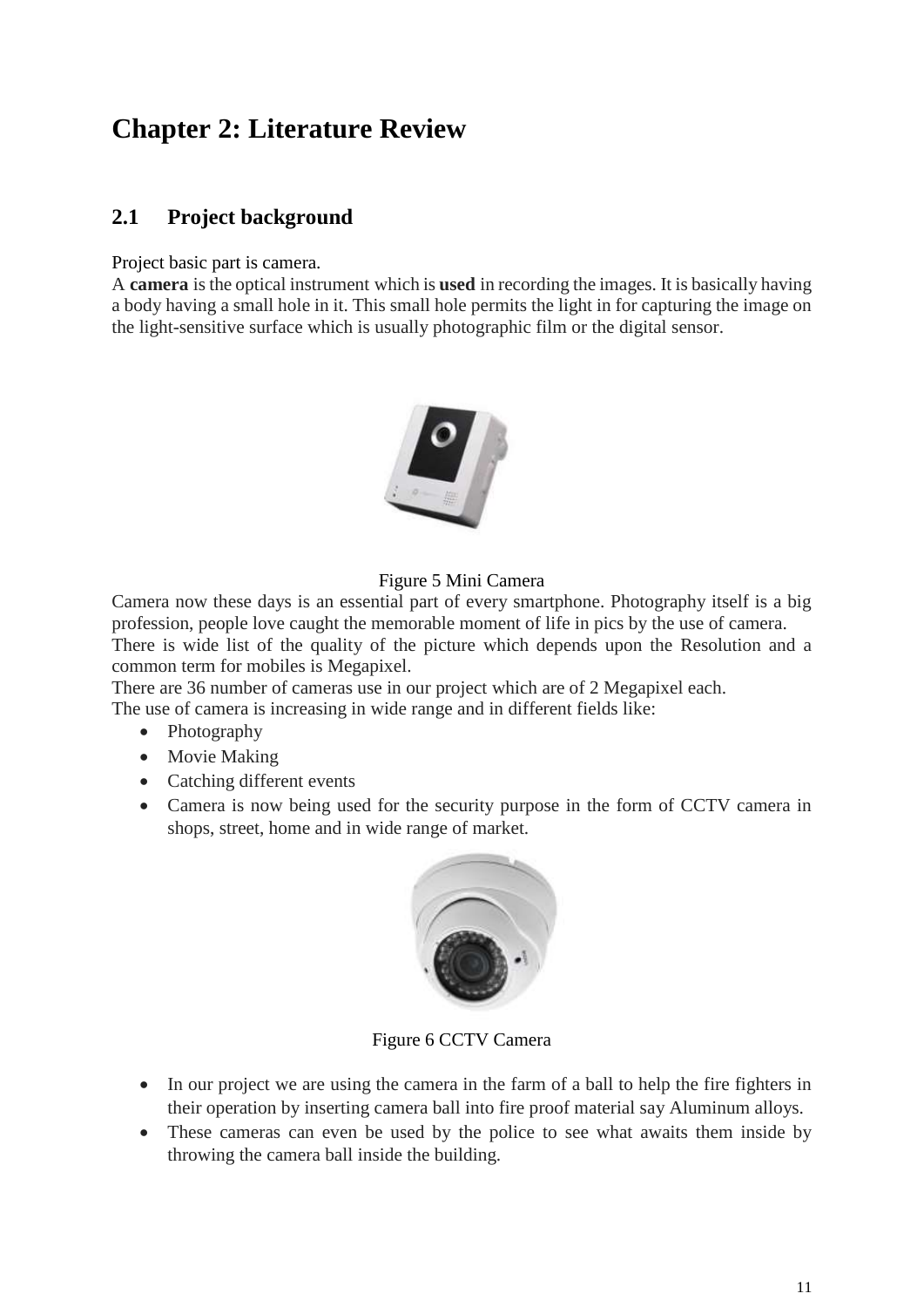

Figure 7 Camera Ball

<span id="page-11-0"></span>Idea of the Fire proof Camera ball is originated from the fire extinguisher ball, having similar geometry and is also used in the same way but its purpose as fire extinguisher where it is being thrown.



Figure 8 Fire Ball

#### <span id="page-11-2"></span><span id="page-11-1"></span>**2.2 Previous Work**

This portion is for the research work we made up till now, by study the previous studies. As far as the project is concern, previously there is little work for this topic. Different researcher has their different ideas, like closest to this the research work on the

- Fire Extinguisher Ball
- Simple Camera Ball
- Fire proof Robot as a Fireman

Combining their research work help me to work on my project of Fire Proof Camera Ball Basically, my project is the combination of all describes work.

Using this Researches I got much help for my product design related to

- Design
- Material selection
- Manufacturing
- I use Stainless Steel type 304 for the outer body of the fire proof ball camera.
- I use 36 cameras all having 2 Megapixel
- Fire rated Glass

#### <span id="page-11-3"></span>**2.3 Comparative Study**

For the project, I go through many research papers, out of three I have discus in previous work. These were related to the following topics:

- Fire Extinguisher Ball
- Simple Camera Ball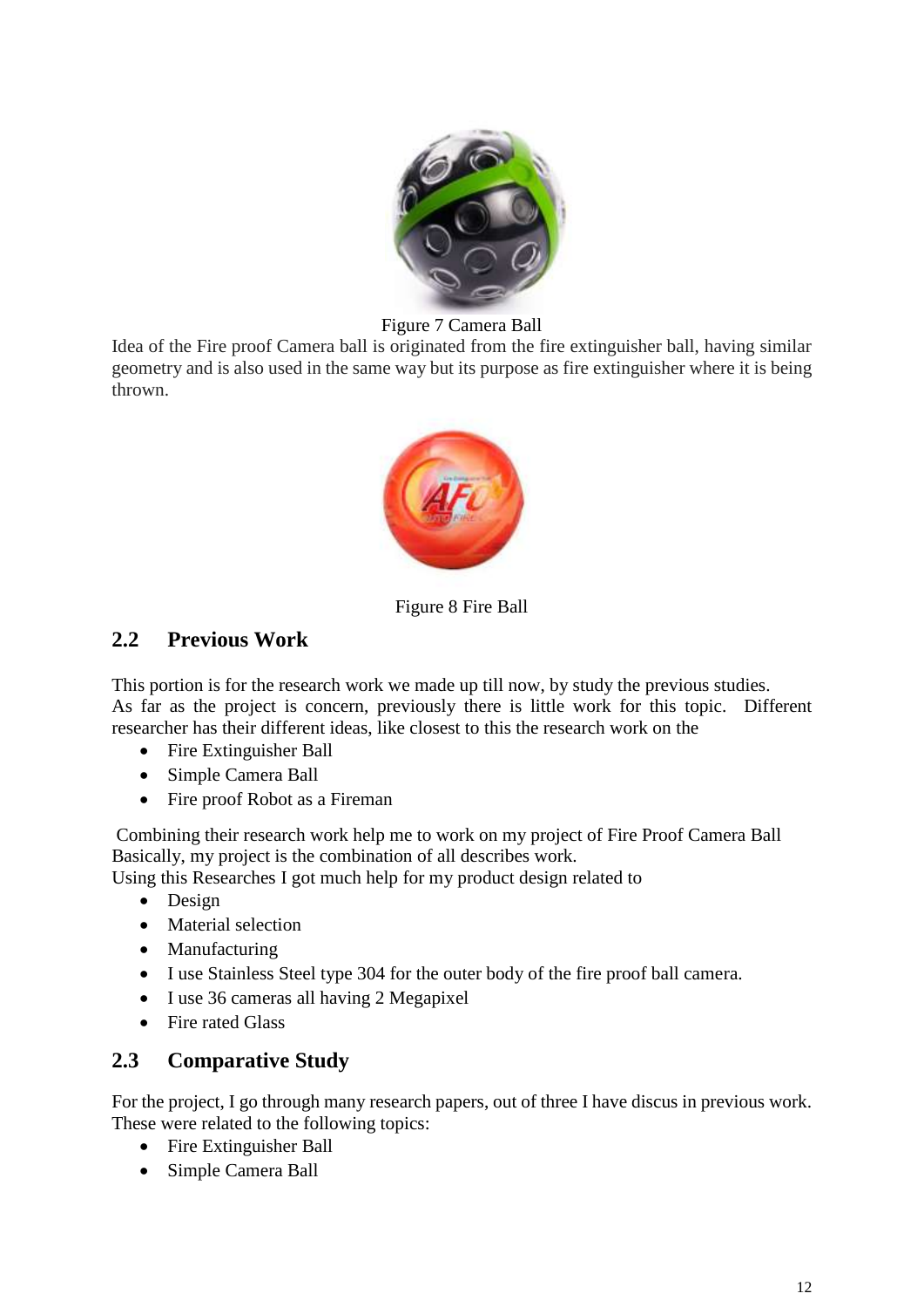• Fire proof Robot as a Fireman

Taking a comparison between these topics and my project research

Considering the **fire extinguisher Ball**, it was basically the point I got an idea for the Fireproof ball camera.

Taking a comparison, it basically is a ball which act like a fire extinguisher when throw in fire. These are also where there is risk of fire as a prevention.

On the other hands my project will have the same methodology of throwing into the fire but its purpose is different, its purpose to capture the inside view of the fire place so that it could be helpful for the fire fighters.

Considering the **Simple Ball-Camera** it gave me the idea how I am going to build a fire proof camera in the form of a ball.

Considering a comparison, the simple ball camera is used to capture 360 degrees view at a height when thrown upward, while my project involves its undated version, which will also be fire proof.

Considering the **Fire Proof Robot**, I get a complete idea how my project is going to deal with the fire, which material I am going to use.

Considering a comparison, you can say that a fire proof robot is even the undated version of the fire proof ball camera. I cannot only give you the understanding of the behavior of the fire inside the building but also will act as a fire extinguisher and can move here and their due to the complex programing in it

It basically using Aluminum alloys as the main body structure, but in my project, I am going to use the Stainless steel 304, which have higher melting point with comparatively lower thermal conductivity.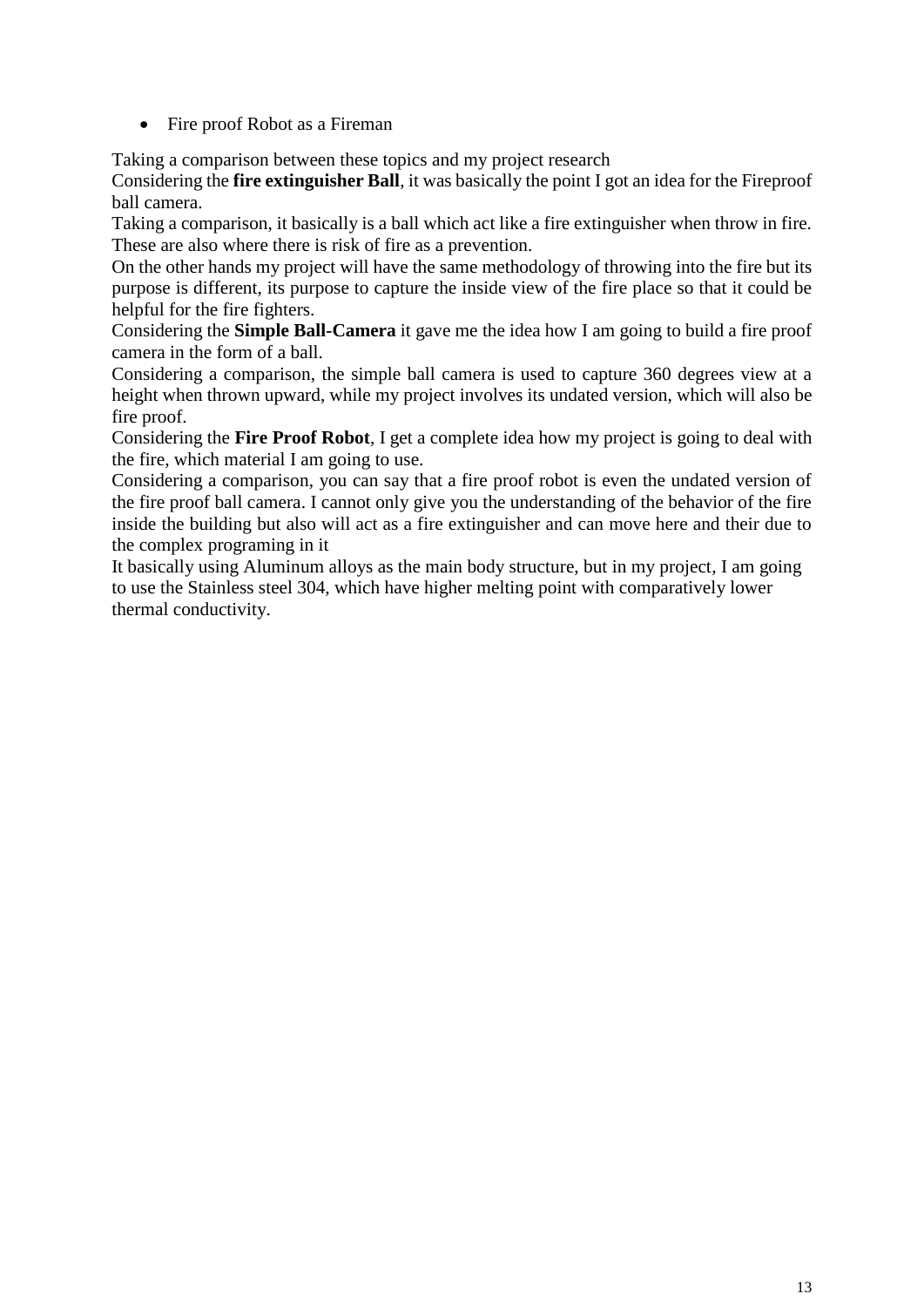# <span id="page-13-2"></span>**Chapter 3: System Design**

### <span id="page-13-3"></span>**3.1 Design Constraints and Design Methodology**

1<sup>st</sup> we draw the geometry design on the Solid Works and the and researches about manufacturing and its design Constraints, i.e, how it is going to behave with respect to these constraints.

#### **Geometric Constrains:**

Constraint is something which controls you by keeping you in particular limits for what you do.

Taking about Geometric constraints, these are the dimensional conditions which one imposes on the other geometric dimensional operations.

- Our project is model by keeping in the geometric constraints.
- Two circular dome are join together which contains almost 36 cameras.
- It will be having a weight of 400g at final.



Figure 9 2D Design



#### Figure 10 3D Model

<span id="page-13-1"></span><span id="page-13-0"></span>Geometric constraints were applied while designing the geometry for the project

#### **Sustainability Constraints:**

Sustainable design required the reduction of the negative impact of the design on the environment, comfort and on health of the building occupants, and improving performance of the building.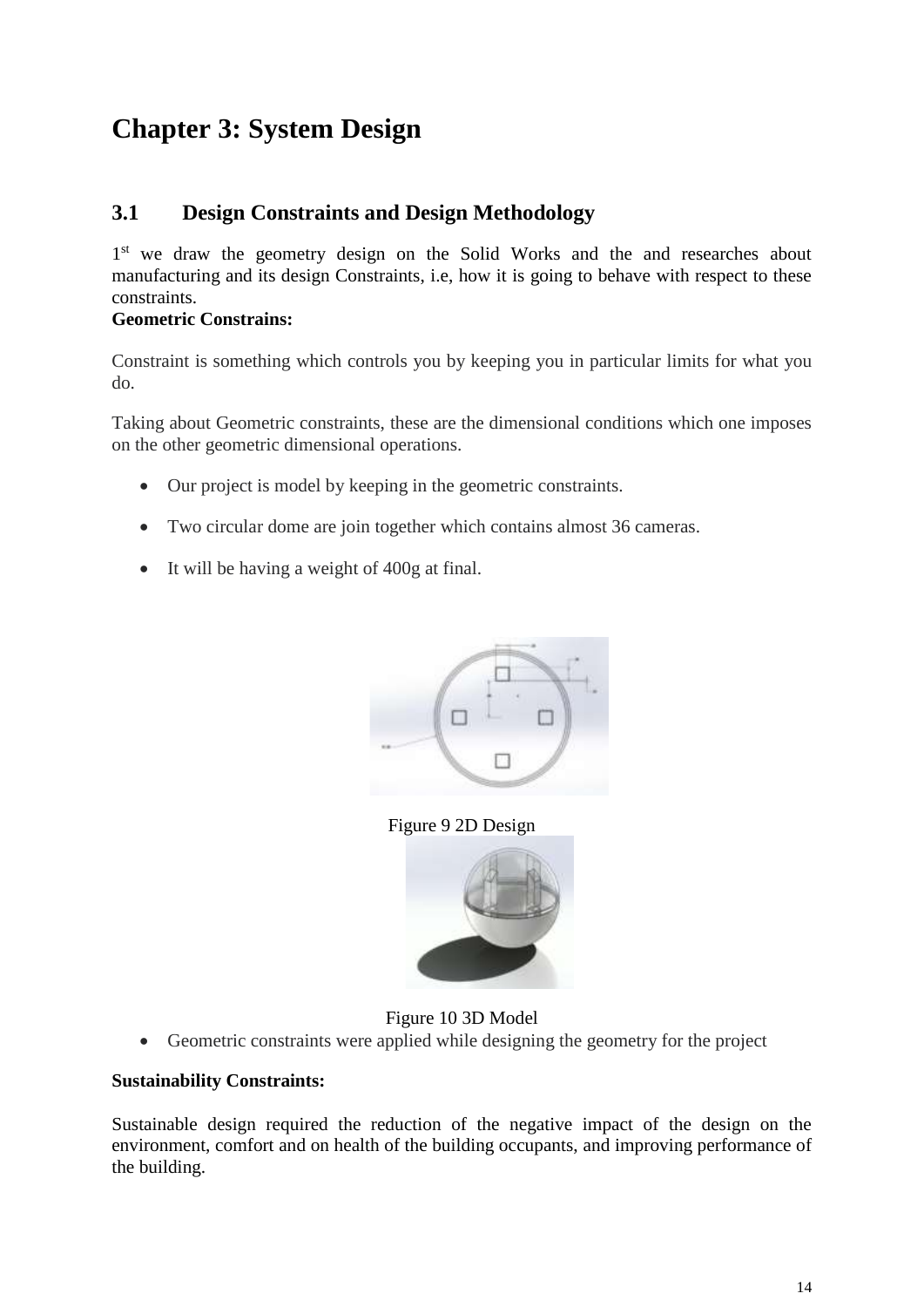Sustainable design Principles:

- 1) It should optimize site potential.
- 2) It should minimize energy consumption of the non-renewables.
- 3) Use of the Environment friendly products.
- 4) There should be minimum water waste.
- 5) Product should design such to increase operational and maintenance practices.
- Design of Fire Proof Camera Ball measured the sustainability constrains.
- There was no waste of water.
- Using a fire proof camera will increase the efficiency of the firefighting staff.

#### **Economic Constraints:**

Major purpose of the economic constrains is to control the cost of the product and make it market compatible.

 We have use best possible economical material which can serve our purpose in better way to minimize the product cost, so in this way our product is under the economic constraints.

#### **Environmental Constraints:**

Environment Constraints are the boundaries by which limits the production which are harmful for the environment even if they are cheap and efficient.

- The product we are going to design does not has any negative impact on the environment.
- It does not have any noise, land or air pollution.
- It is used to help the firefighting team in firefighting operation, ultimately saving environment from the pollution and is lifesaving.

#### **Health and Safety Constraints:**

Major purpose of the health and safety constraint is to make a product which does not have any negative impact on the health and Safety. It should be design for the betterment of the life quality of human beings.

 As far as the concern of the health and safety, the purpose of the designing of the product is safety. These fireproof cameras are going to be use for the safety of the firefighting team and to help them in their firefighting operation.

#### **Manufacturability Constraints:**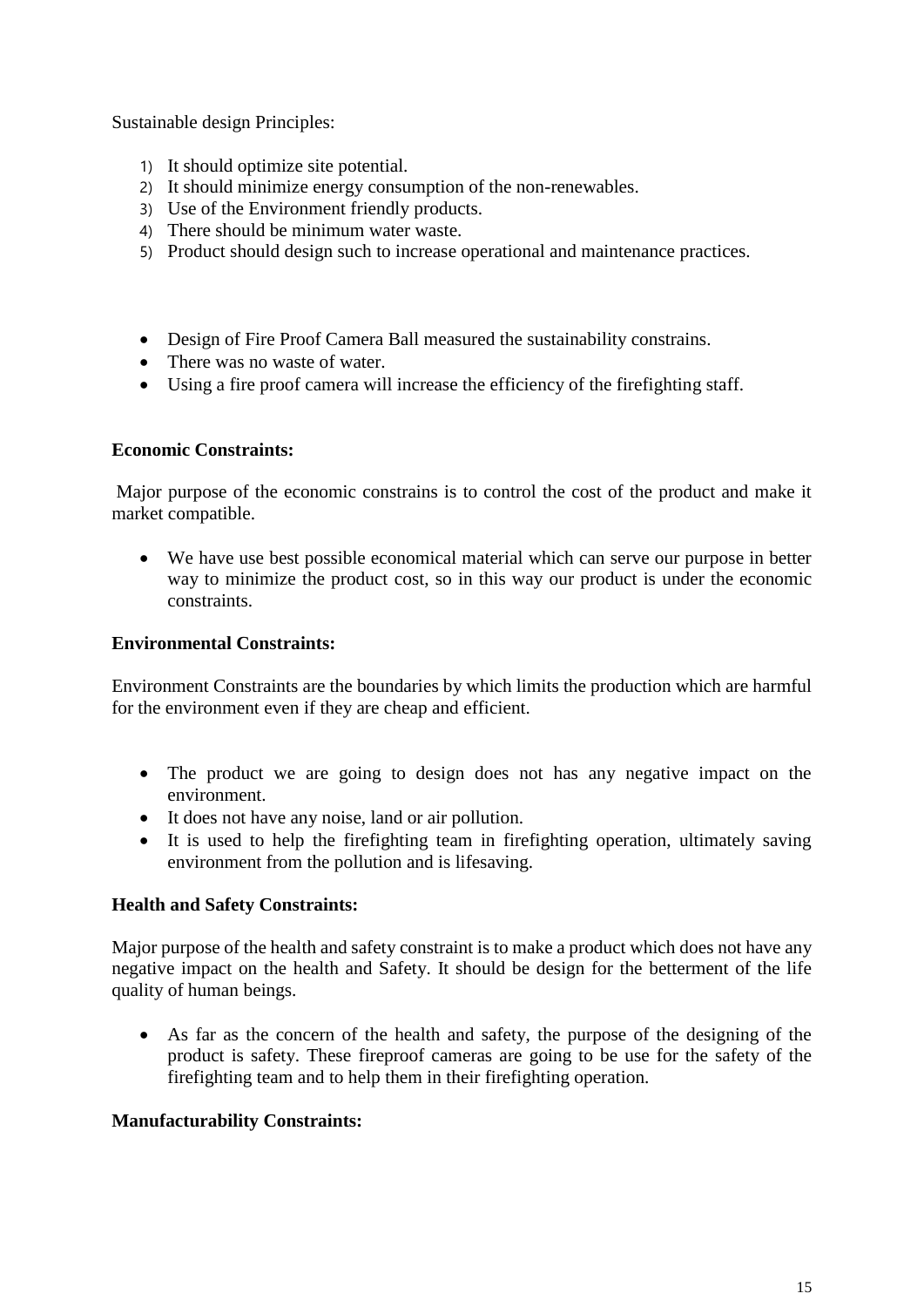Major concern of this constraint is to design such a product which is easy to manufacture. Production of its parts and its assembly should take in mind which designing the product and should have an acceptable cost.

 We have tried our best to make a design which will be very easy to manufacture, it has such an assembly design that you can even assemble it at home.

#### **Social Constraints:**

Purpose of the social constraint is to design a product such that it should be according to the requirement of the human and it should address the social issues.

 The major purpose of our product design is to address the firefight issue and be a product which have a great social impact to save people life by reducing the danger for firefighters.

#### **Ethical Constraints:**

Major purpose of this constraint is not to design a product which may result to heart the people feeling. There is code of conduct for this and you should be well aware of these code of conduct while designing your product. Its purpose should not be to hurt any religion, beliefs and law of the state. Product should be design to be acceptable socially worldwide.

- Fire proof camera ball doesn't have any negative impact on the define constraint.
- It is design under the define ethical constraint.
- It is not against the feeling, beliefs of people.

But is have a negative point with respect to the Ethical constraint.

• This product has some concerns related to the people privacy.

#### **Comparative study of these Constraints**

Primary represents the comparison between fireproof call camera designs and 360 view coving camera design

Secondary represents the comparison between this design and other designs to capture the moments.

Yes mean the product is up to the mark

<span id="page-15-0"></span>No means there is some conflict with these constraints

|                          | Primary | Secondary |
|--------------------------|---------|-----------|
| Economic                 | yes     | No        |
| Environmental            | Yes     | Yes       |
| <b>Health and Safety</b> | Yes     | Yes       |
| Manufacturability        | Yes     | Yes       |
| Sustainability           | Yes     | Yes       |

Table 1 Comparative Study of Constraints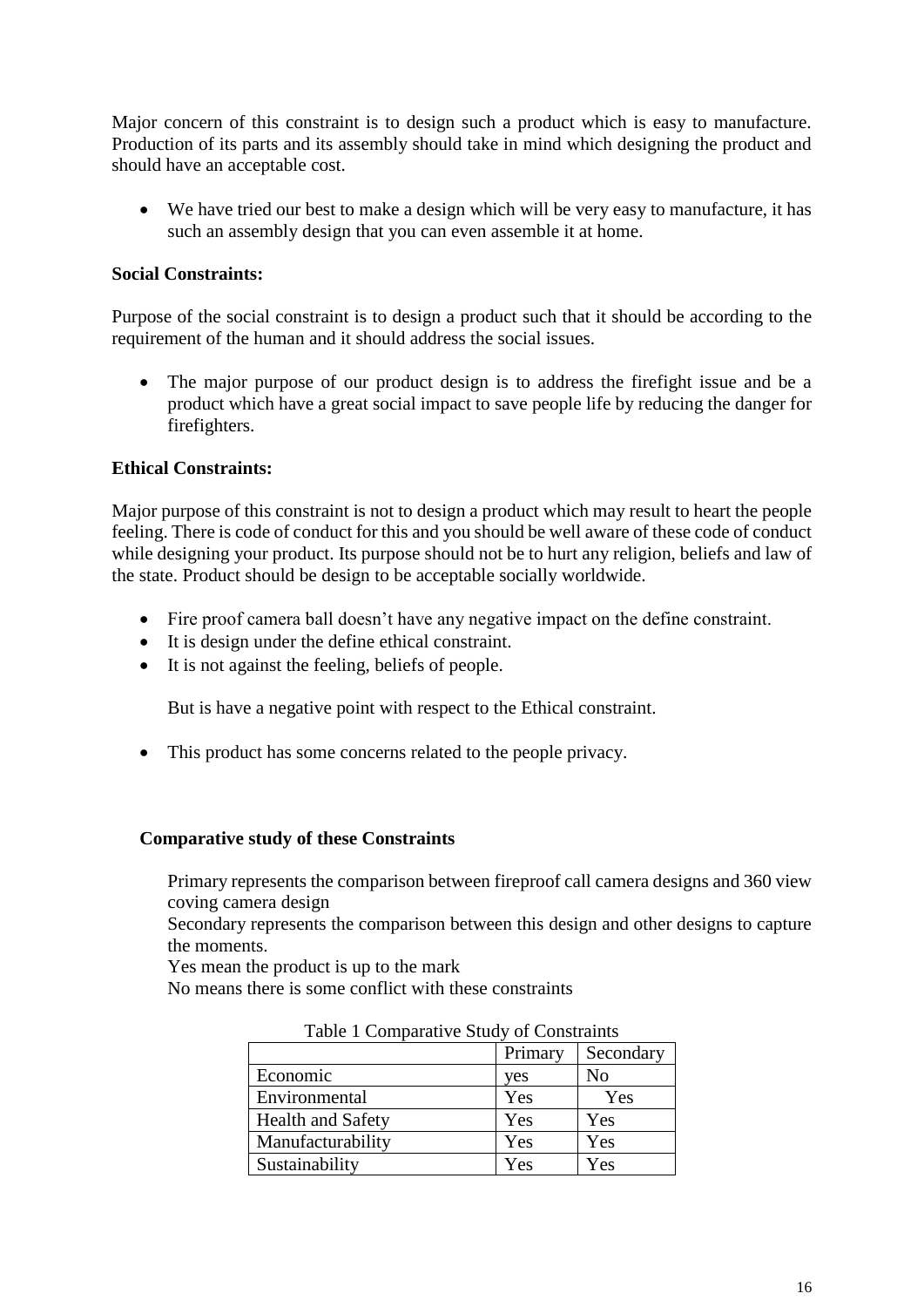| Social  | Y es | Y es           |
|---------|------|----------------|
| Ethical | Y es | N <sub>0</sub> |

## <span id="page-16-1"></span>**3.2 Engineering Design standards**

#### **Standards and Codes**

Code, standards and specifications are very important and are often essential for the technical documents in engineering and also in related technical fields.

Aa the fireproof camera ball is going to be used during firefighting, so person using this devise and instructor should be aware of the standards and codes of the FIRE (NFPA). So, they can use this while keeping them safe.

There are some standards which are very critical for it.

#### **NFPA 68:**

It is the standard by the national fire protection association for estimating dimensions of the Fireball. It can to set the dimension for the Camera Ball.

#### **NFPA 1001:**

NFPA 1001 Standards for the Fire Fighter Professional Qualifications is the widely required training for the new hires.it is a prerequisite for the entry to other NFPA professional standards training. It is both IFSAC and ProBoard accredited.

#### **NFPA 1500**

NFPA 1500 is the Standard on **Fire Department** Safety and Health Program. It specifies minimum **requirements** for the health, occupational safety and wellness program for the fire departments which provide rescue, **emergency** medical services, fire suppression, hazardous materials mitigation and special operations.

#### **NFPA 101:**

It Is the Standard for Fire Fighter Professional Qualification. It identifies minimum job performance requirements for career and that of the volunteer fire fighters whose duties are primarily structural in nature.

## <span id="page-16-2"></span>**3.3 Theory and Theoretical Calculations**

#### **Theory:**

<span id="page-16-0"></span>A **camera** is the optical instrument which is **used** in recording the images. It is basically having a body having a small hole in it. This small hole permits the light in for capturing the image on the light-sensitive surface which is usually photographic film or the digital sensor.



Figure 11 Mini Camera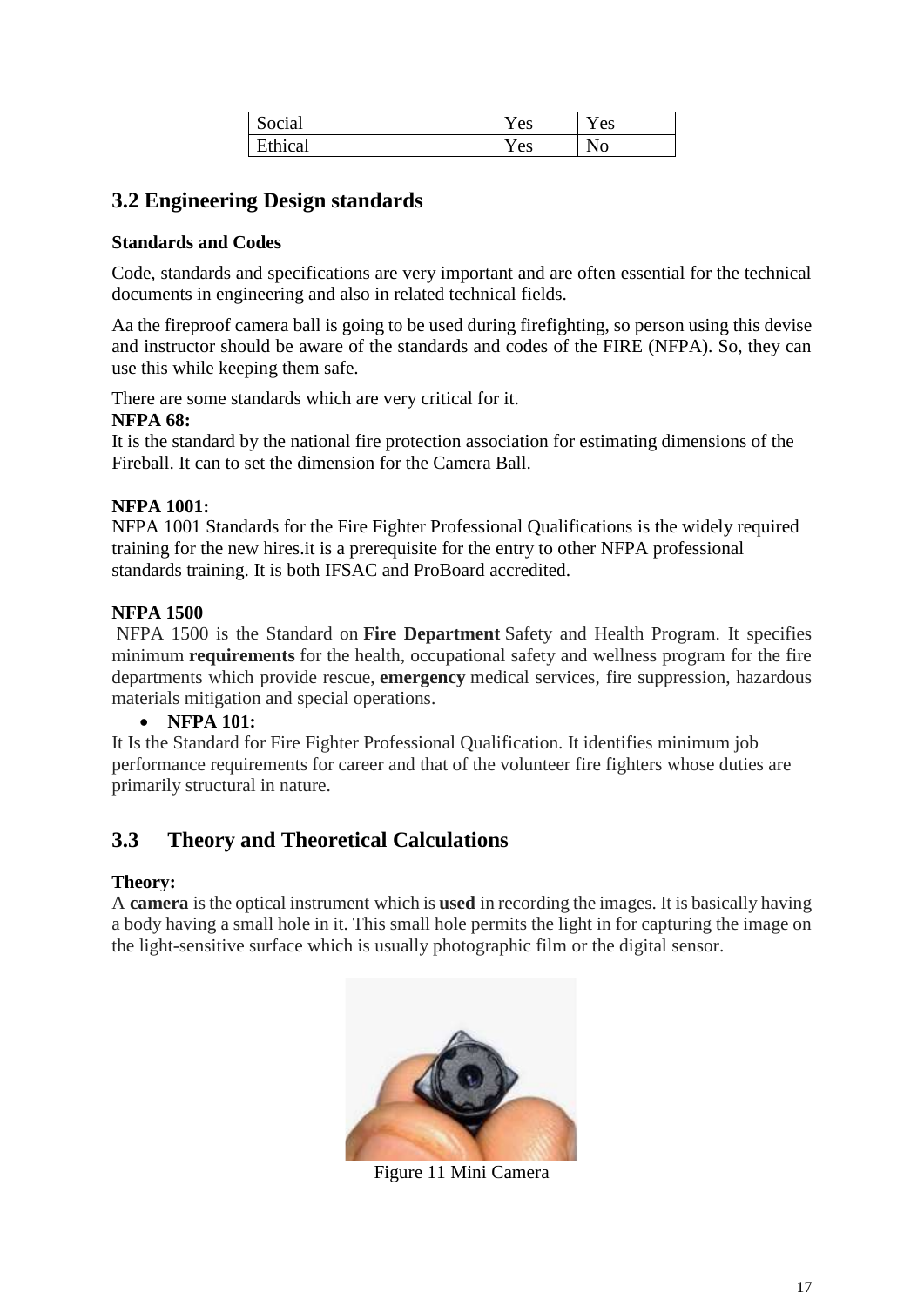#### **Focal Length of the camera:**

Focal length is the distance between lens and that of image sensor when subject is in the focus. It is stated in the mm.

A higher focal length means a bigger zoom and the lower number shows that lens can be used for wider shots.

Idea will be clear by the example that camera with focal length lower than the 30-50 mm will take in the bigger view than you naturally see but with higher numbers focus will be on a smaller aspect of your view.

#### **Pixel:**

Pixel is basically a tiny dot of color which is the part of the digital image.

A megapixel contains one million pixels in it. When light which flows through **camera** lens is captured in to device inside of camera which is called Image Sensor, then pixel is created.

We are using 36 cameras, each having 2 Megapixel. The final image will be according to the mark of the 72 Megapixel.

#### **Outer Body Material:**

The material we chose as the outer body of the fireproof camera is Stainless Steel 304 Major properties of concern while choosing the material are:

- **Melting Point**
- **Thermal Conductivity**

#### **Melting Point:**

Melting point of a material is the temperature at which it changes the state from solid to that of liquid.

Solid and liquid phase exist in the equilibrium at the melting point. Our requirement was to select a material with high Melting point.

Melting point of the Stainless steel 304 is (1400 - 1455 °C).

#### **Thermal Conductivity:**

Thermal conductivity is as rate at which the heat is being transferred by the conduction through a unit cross-section area of the material, when there exits a temperature gradient perpendicular to the area.

Our requirement to chose a material with low thermal conductivity comparatively. Thermal Conductivity of the stainless steel 304 is 16.2 W/m-K.

#### **Calculations:**

We are designing a fire proof camera ball, which we will throw into the building to see the inside view of the fire place of the building which is on fire.

Height the ball is going to cover depends upon its weight, initial velocity and time factor.

$$
v_y^2 = v_{oy}^2 + 2 a_y (y - y_o)
$$

Here is the formula which give us about the initial velocity needed.

Now talking about the force and mass relationship\n
$$
\sum_{n=1}^{\infty} \frac{1}{n^2}
$$

$$
F.d = (m_\perp \div \_2)v^2.
$$

This equation will help me to find the force, knowing the mass  $= 400g$ And velocity from

$$
v_y^2 = v_{oy}^2 + 2 a_y (y - y_o)
$$

We will be able to calculate the required force need to throw a ball of mass m at a distance of Y.

$$
Max Height = d_{\text{ymax}} = (V_0 \sin \theta)^2 / 2a
$$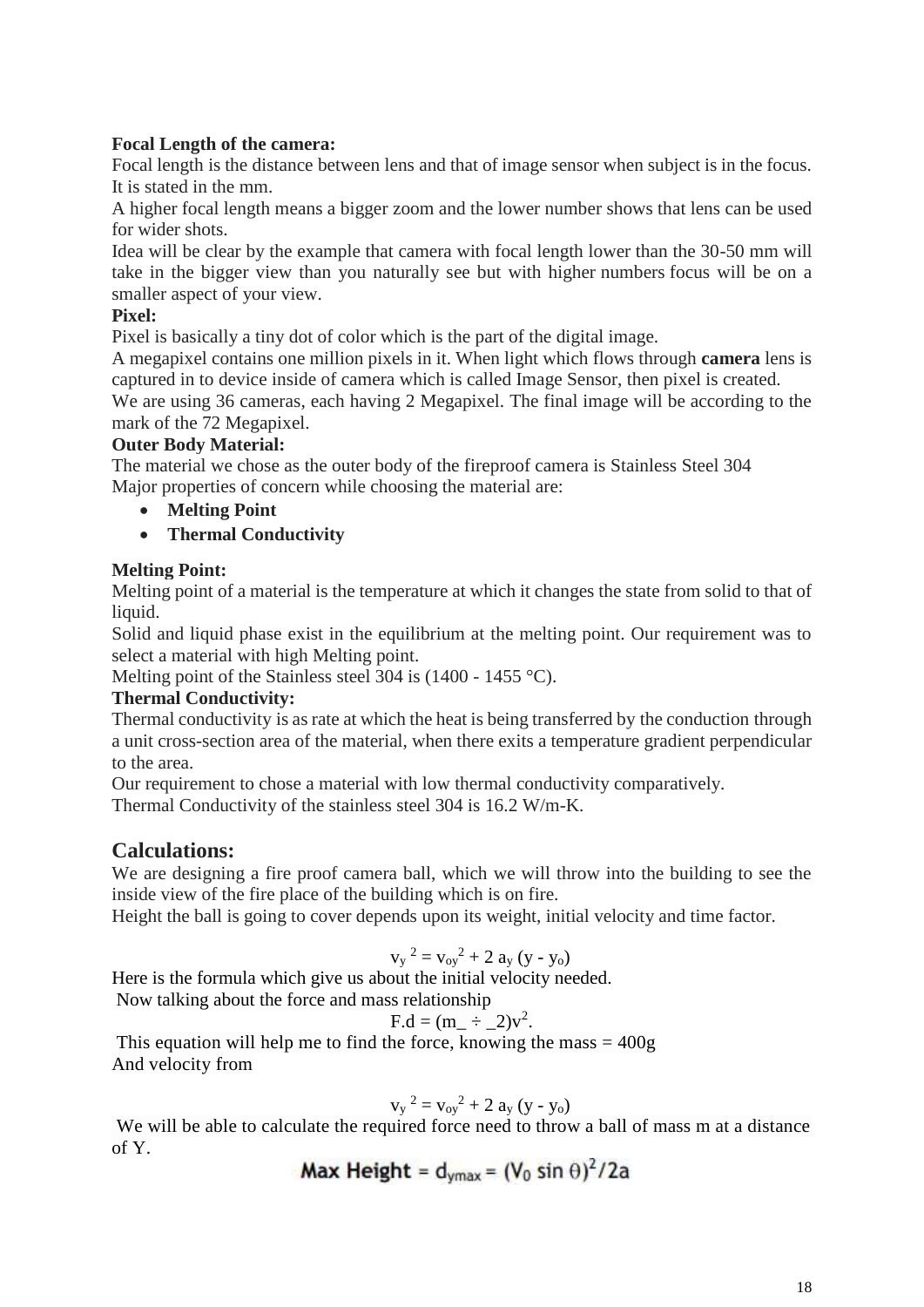#### This formula given required angle we know at what height to throw the ball **Drag Force:**

drag equation states that drag D which is equal to that of the drag coefficient Cd times that density r times half of velocity V squared times the reference area A.

$$
F_D = \frac{1}{2} \rho v^2 C_D A
$$

#### **Thermal Conductivity**

Ball camera is going to be thrown into the fire, so the thermal conductivity of the material is very important.

$$
K = (QL)/(A\Delta T)
$$

Where,

- $\bullet$  K represent thermal conductivity in W/m.K
- Q represents amount of heat which transferred through material in W.
- L show distance between two isothermal planes.
- A shows area of surface in  $m^2$
- $\triangle$   $\triangle$  T is temperature difference in K.

Knowing the value of the Q, L, K and A, we can find how much temperature change the material will experience.



Figure 12 Heat Transfer Diagram

#### <span id="page-18-0"></span>**Stainless steel 304:**

304 stainless steel is the T 300 Series of Stainless Steel austenitic. It composed of: Minimum of 18% chromium, 8% nickel, combined with a maximum of 0.08% carbon. It is defined as a Chromium-Nickel austenitic alloy. Grade 304 is the standard "18/8" stainless that you will probably see in your pans and cookery tools.

| <b>Mechanical Properties:</b>             |                                     |
|-------------------------------------------|-------------------------------------|
| <b>Brinell Hardness:</b>                  |                                     |
|                                           | 170 to $360$                        |
| <b>Elastic (Young's, Tensile) Modulus</b> |                                     |
|                                           | 200 GPa29 x $10^6$ psi              |
| <b>Elongation at Break</b>                |                                     |
|                                           | 8.0 to 43 %                         |
| <b>Fatigue Strength</b>                   |                                     |
|                                           | 210 to 440 MPa30 to 63 x $10^3$ psi |
| <b>Poisson's Ratio</b>                    |                                     |
|                                           | 0.28                                |
| <b>Shear Modulus</b>                      |                                     |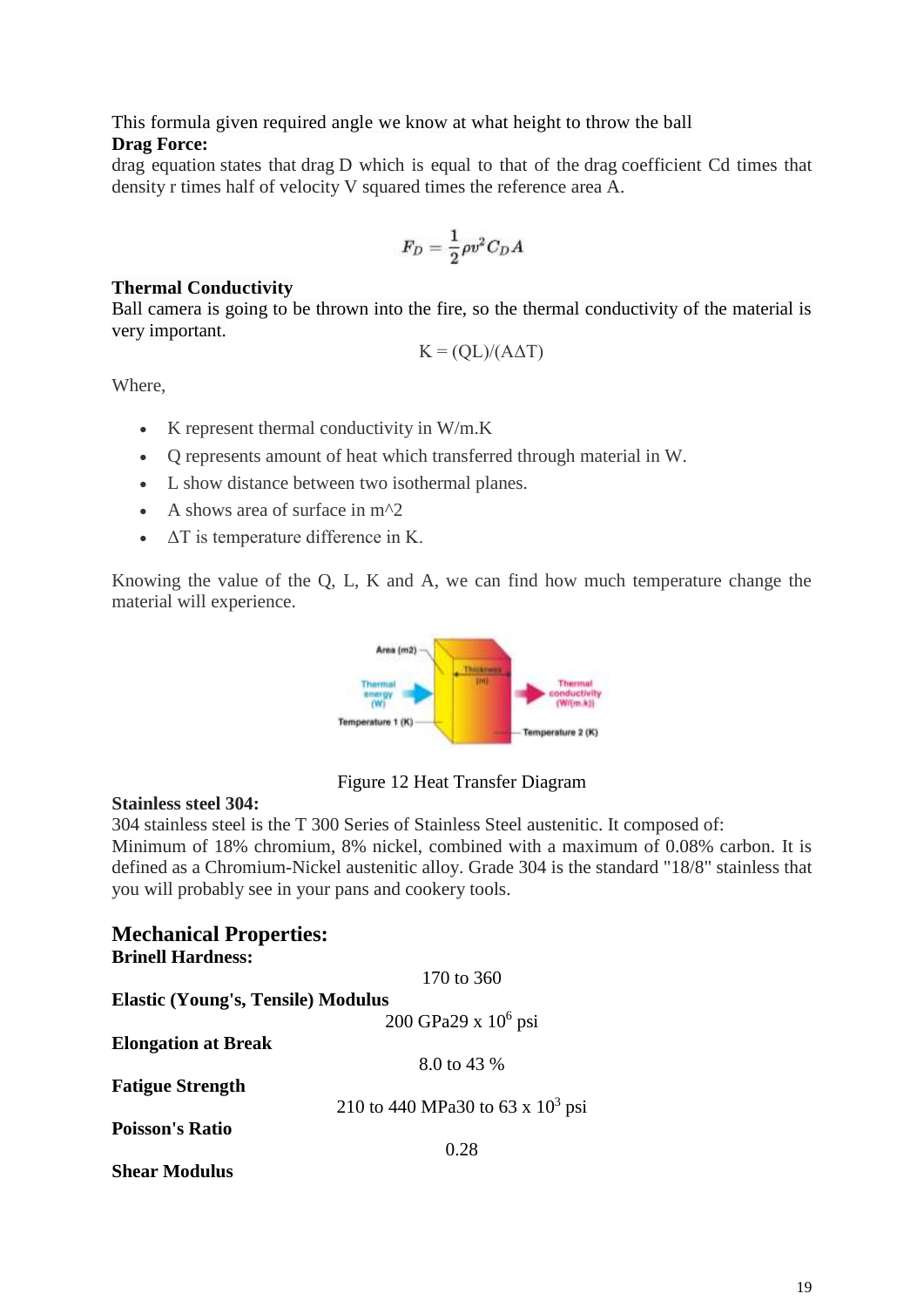|                                         | 77 GPa11 x 10 <sup>6</sup> psi        |  |  |
|-----------------------------------------|---------------------------------------|--|--|
| <b>Shear Strength</b>                   |                                       |  |  |
|                                         | 400 to 690 MPa58 to 100 x $10^3$ psi  |  |  |
| <b>Tensile Strength: Ultimate (UTS)</b> |                                       |  |  |
|                                         | 580 to 1180 MPa84 to 170 x $10^3$ psi |  |  |
| <b>Tensile Strength: Yield (Proof)</b>  |                                       |  |  |
|                                         | 230 to 860 MPa34 to 120 x $10^3$ psi  |  |  |
|                                         |                                       |  |  |
| <b>Thermal Properties</b>               |                                       |  |  |
| <b>Latent Heat of Fusion</b>            |                                       |  |  |
|                                         | $290 \text{ J/g}$                     |  |  |
| <b>Maximum Temperature: Corrosion</b>   |                                       |  |  |
|                                         | 420 °C790 °F                          |  |  |
| <b>Maximum Temperature: Mechanical</b>  |                                       |  |  |
|                                         | 710 °C1300 °F                         |  |  |
| <b>Melting Completion (Liquidus)</b>    |                                       |  |  |
|                                         | 1450 °C2640 °F                        |  |  |
| <b>Melting Onset (Solidus)</b>          |                                       |  |  |
|                                         | 1400 °C2550 °F                        |  |  |
| <b>Specific Heat Capacity</b>           |                                       |  |  |
|                                         | 480 J/kg-K0.11 BTU/lb-°F              |  |  |
| <b>Thermal Conductivity</b>             |                                       |  |  |
|                                         | 16 W/m-K9.2 BTU/h-ft-°F               |  |  |
| <b>Thermal Expansion</b>                |                                       |  |  |
|                                         | $17 \mu m/m-K$                        |  |  |

## <span id="page-19-2"></span>**3.4 Product Subsystems and selection of Components**

**Folloing material was selected for the Manufecturing of the FireProof Camera Ball.**

• Battery 4v and 2000mAh



Figure 13 Battery

<span id="page-19-1"></span><span id="page-19-0"></span>• Processor



Figure 14 Processor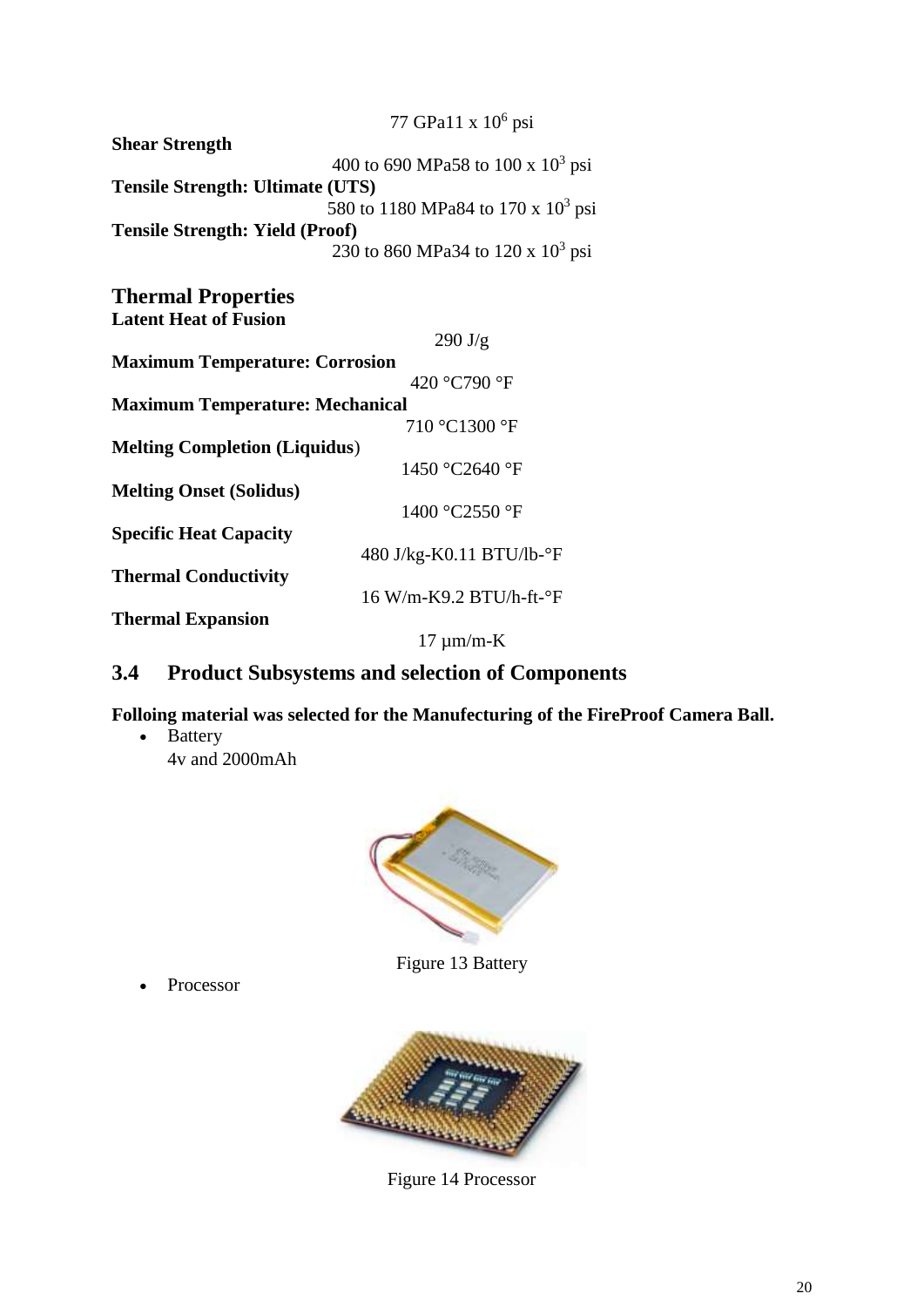Memory card for video recording 32GB



Figure 15 Memory Card

<span id="page-20-0"></span>• Electric wires



Figure 16 Electric Wire

<span id="page-20-1"></span>Cicuit board



Figure 17 Circuit Board

- <span id="page-20-2"></span>• Fire Rated Glass
- <span id="page-20-3"></span>• Transsitors



Figure 18 Transistor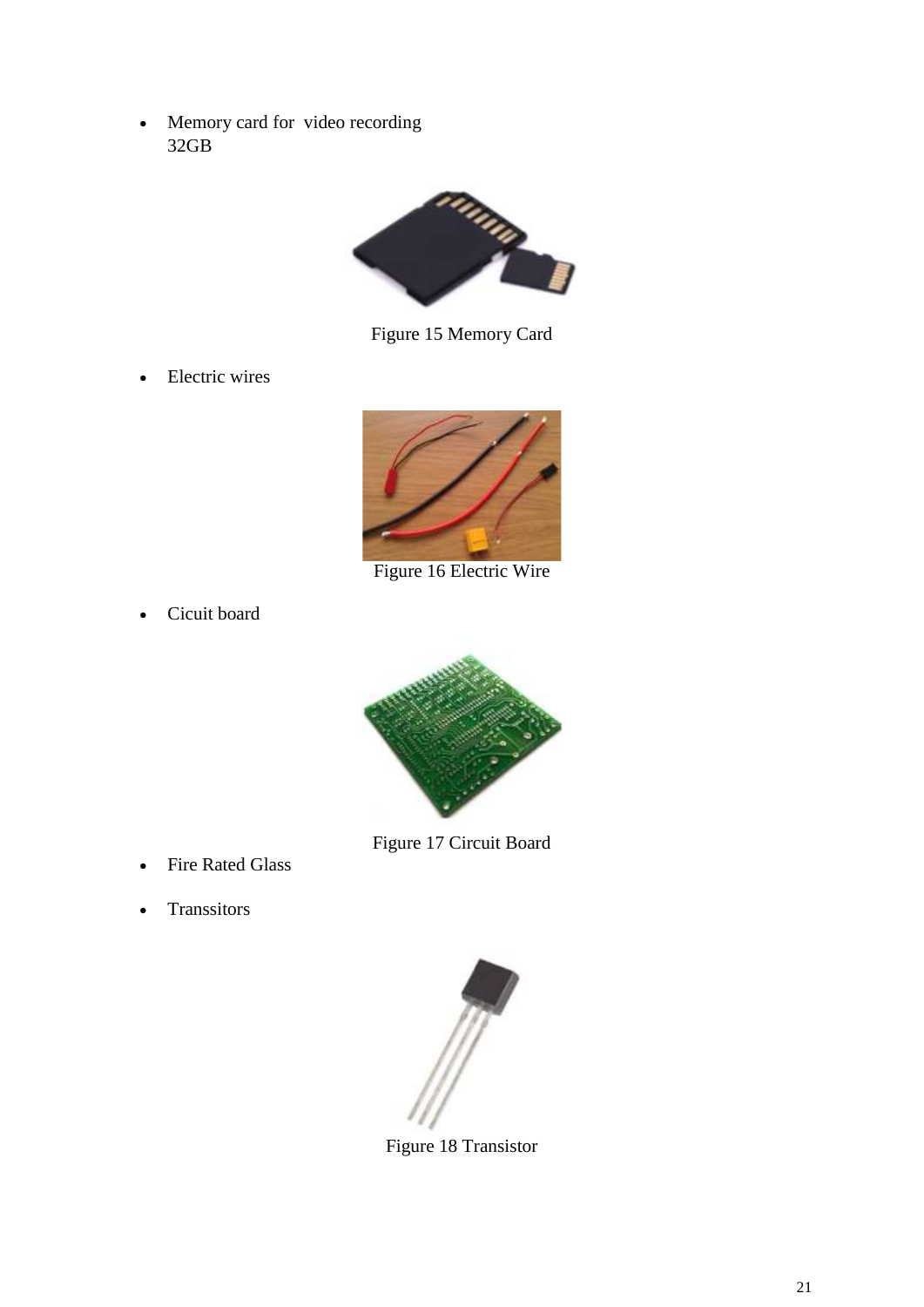• Fuese



Figure 19 Fuses

<span id="page-21-0"></span>Diodes



<span id="page-21-1"></span>



Figure 21 Mini Camera

- <span id="page-21-2"></span>• Heat resistant thermopole
- Stainless Steel 304

## <span id="page-21-3"></span>**3.5 Manufacturing and assembly (Implementation)**

I followed the the following step for the manufecturing of the Fireproof Camera ball.

First of all, I assmbled all electric components. This is how I assembled them.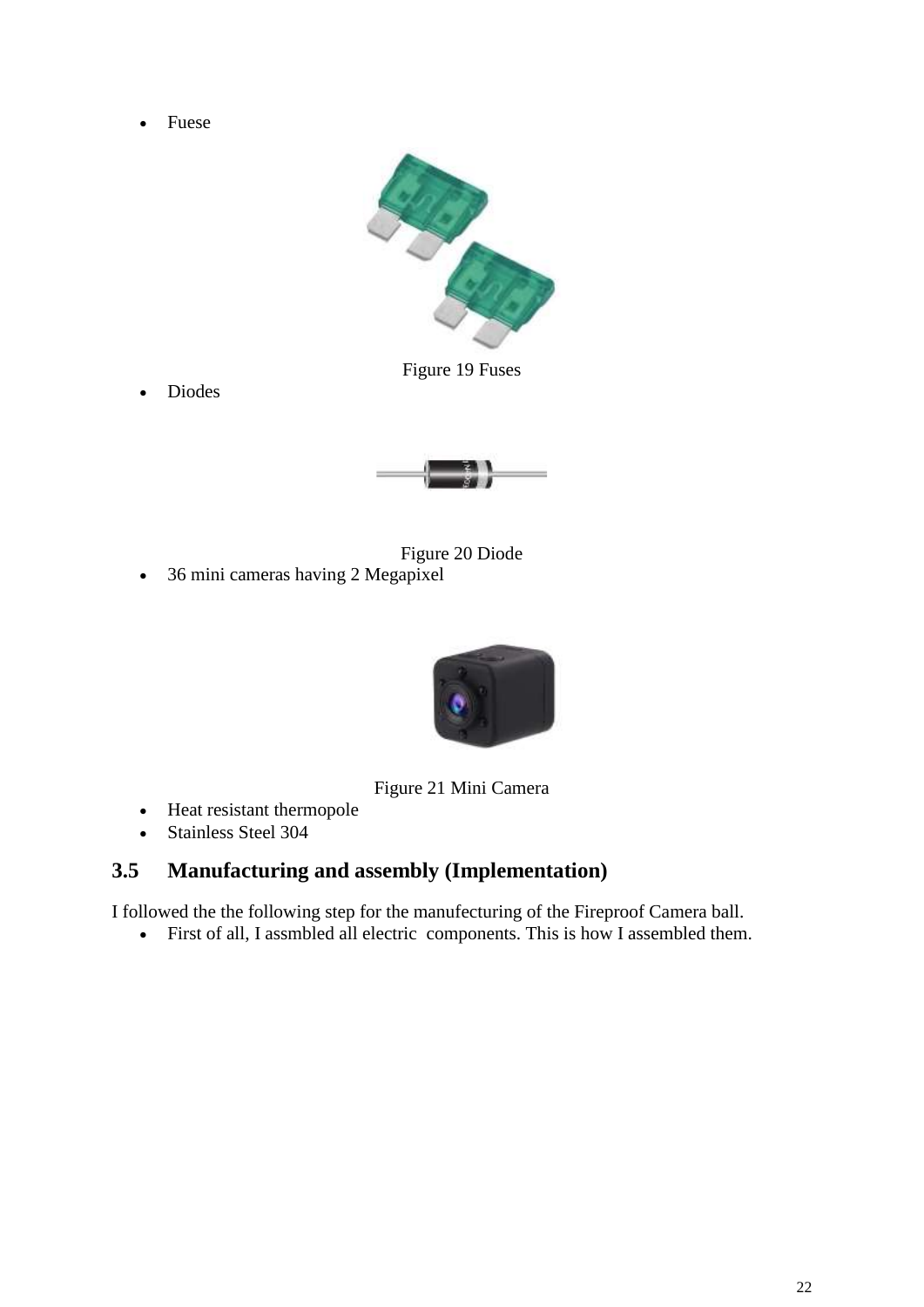

Figure 22 Assembly Process

<span id="page-22-0"></span>Connect the camera with each othe and with the electronic system



Figure 23 Assembly Process

<span id="page-22-1"></span>Assmble the transistor, fuses, diodsand other electronic



Figure 24 Assembly Process

<span id="page-22-3"></span><span id="page-22-2"></span>Assembling them into the heat resistant thermopole



Figure 25 Assembly Process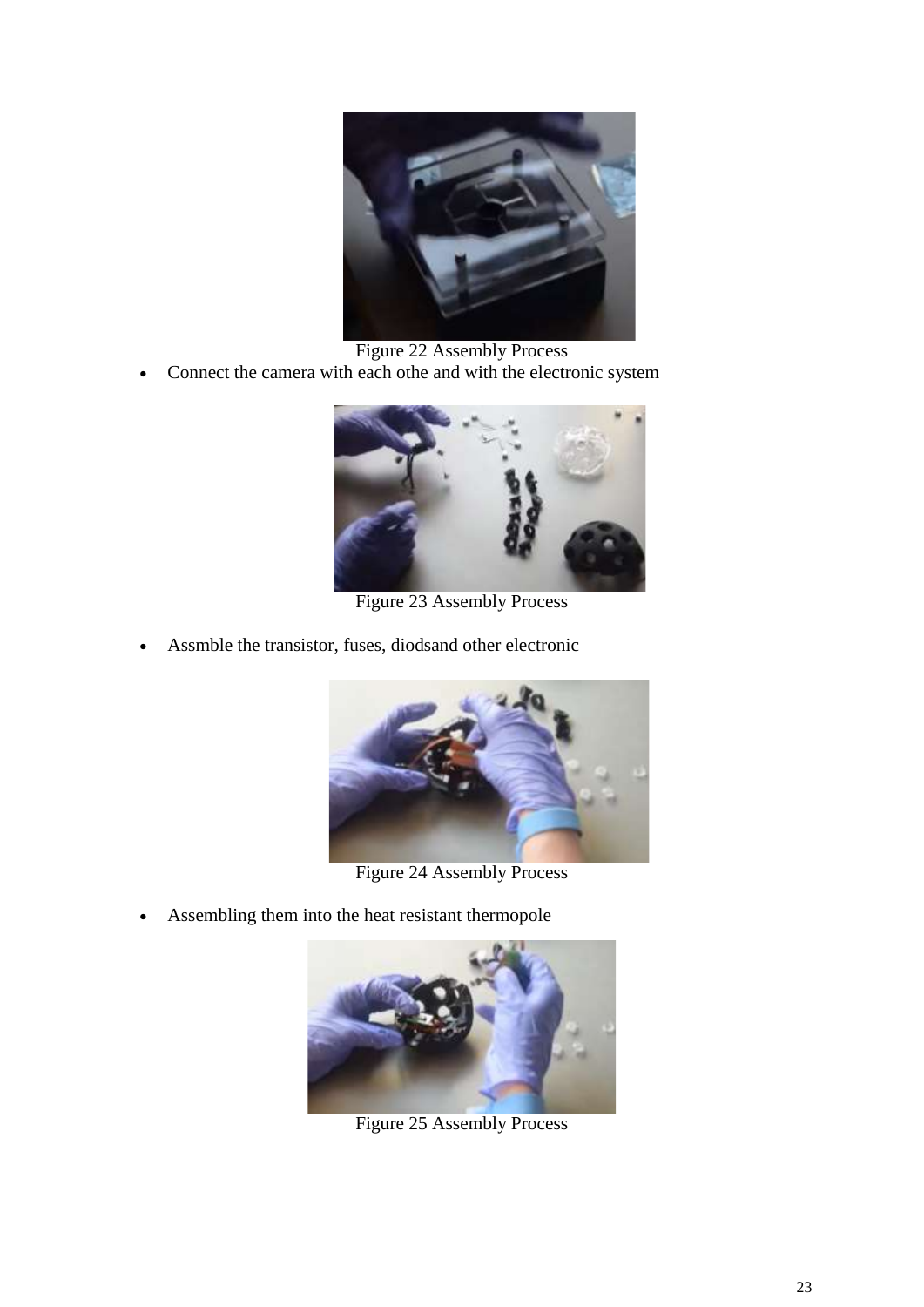

Figure 26 Assembly Process

<span id="page-23-0"></span>

Figure 27 Assembly Process

<span id="page-23-1"></span>Fixing the battery conenction



Figure 28 Assembly Process

<span id="page-23-3"></span><span id="page-23-2"></span>

Figure 29 Assembly Process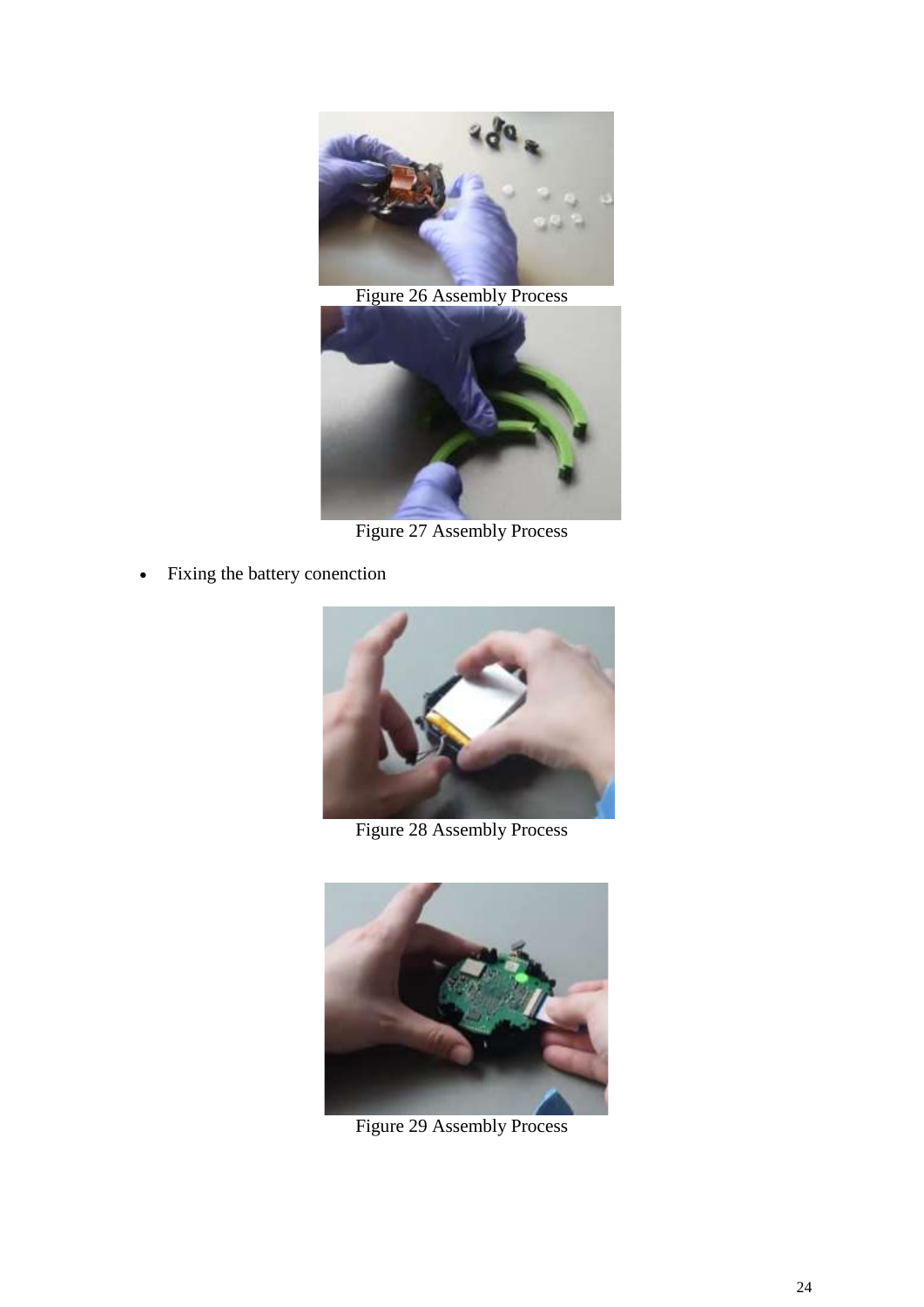

Figure 30 Assembly Process

<span id="page-24-0"></span>Fixing the cameras with the electronic circuit



Figure 31 Assembly Process

<span id="page-24-1"></span>

Figure 32 Assembly Process

<span id="page-24-3"></span><span id="page-24-2"></span>• Complete the assembly



Figure 33 Assembly Process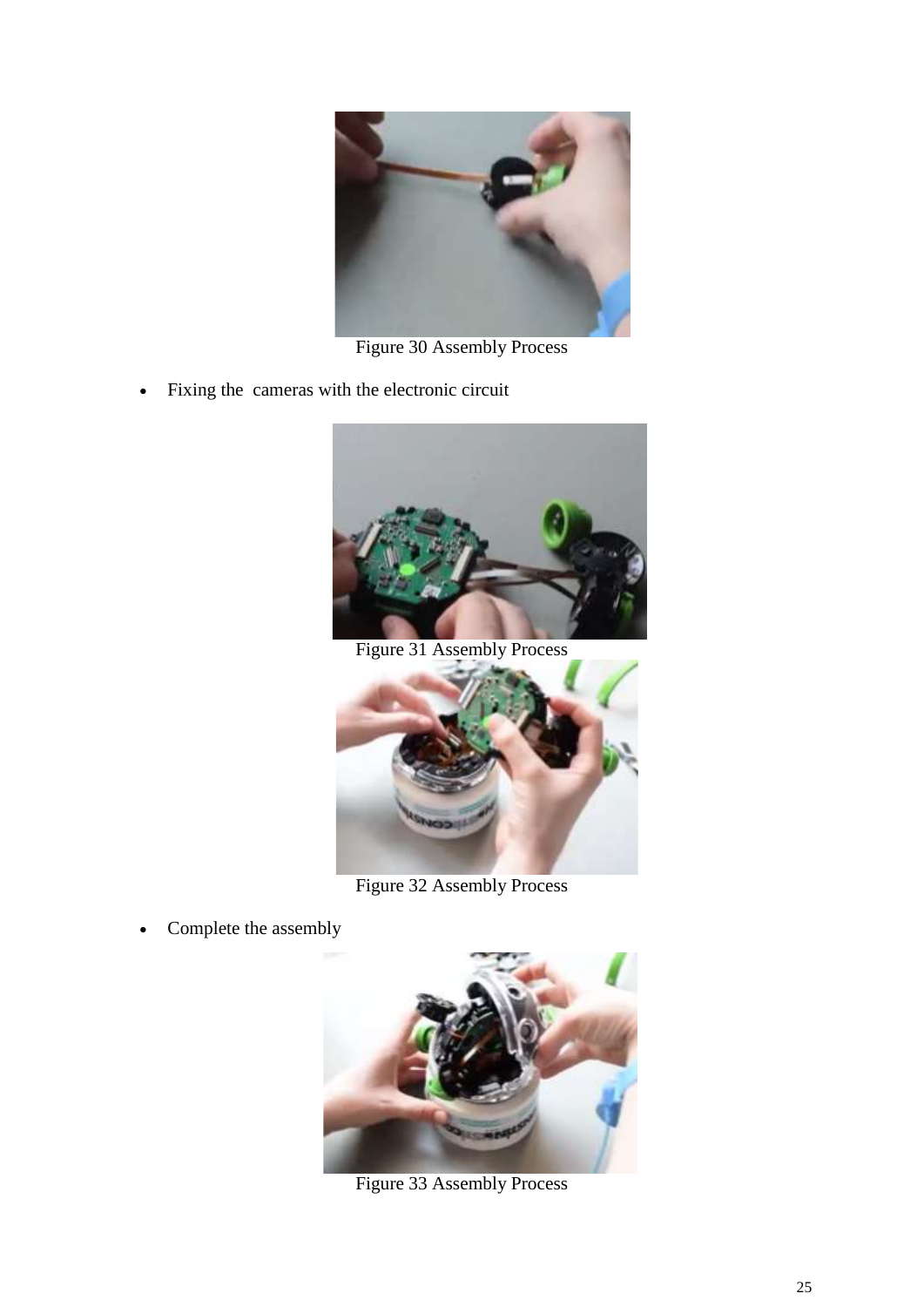- Then, put this assmbley in between of two semi sphare which are made up of the Stainless steel 304.
- Cover all the cameras with a fire rated glass.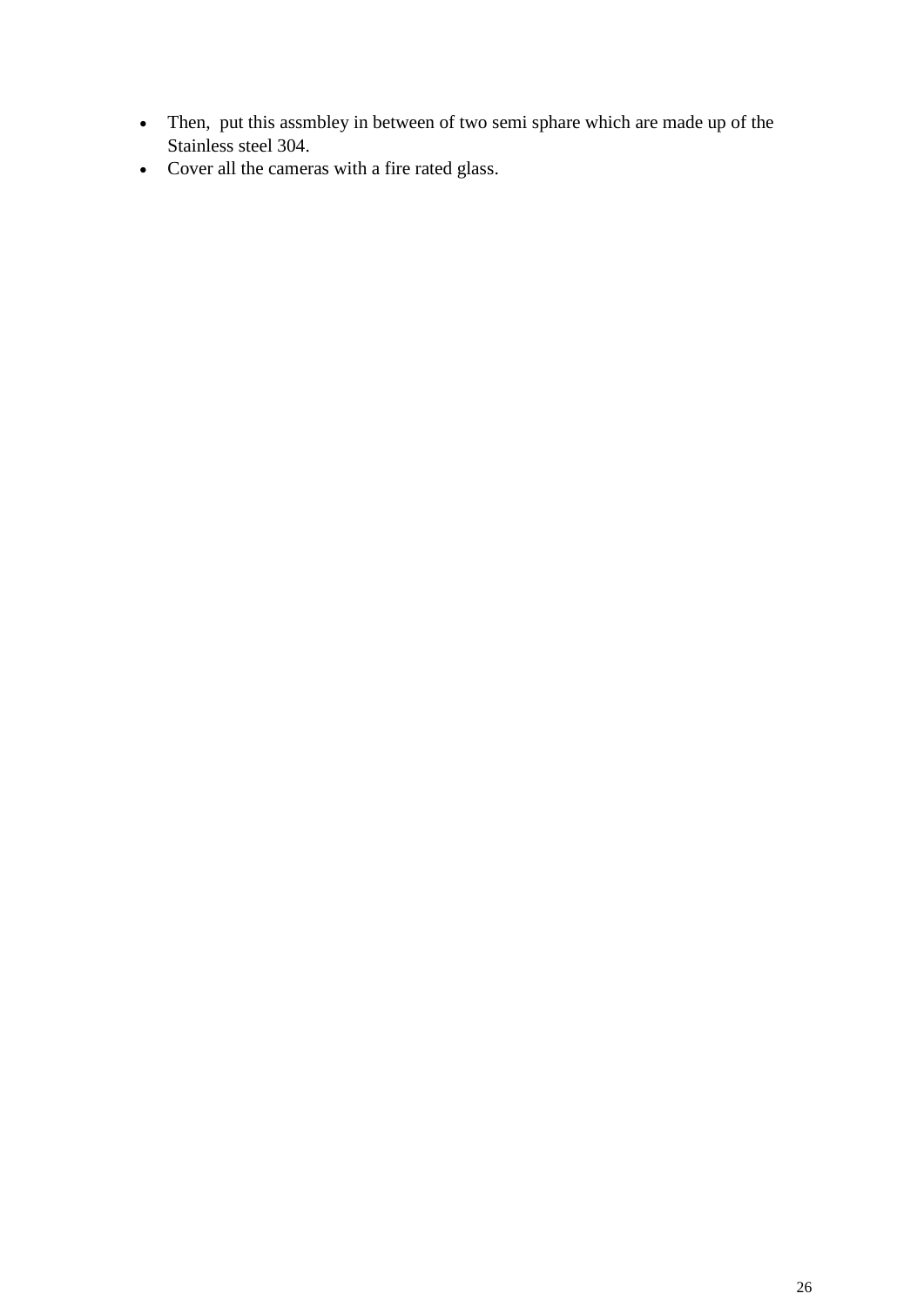# <span id="page-26-3"></span>**Chapter 4: System Testing and Analysis**

## <span id="page-26-4"></span>**4.1 Experimental Setup, Sensors and data acquisition system**

We have use different sensors inside the fire proof camera ball.



Figure 34 Circuit Board

<span id="page-26-0"></span>Temperature sensor



Figure 35 Temperature Sensor

<span id="page-26-1"></span>• CMOS sensors



Figure 36 CMOS Sensor

<span id="page-26-2"></span>• heat flux sensor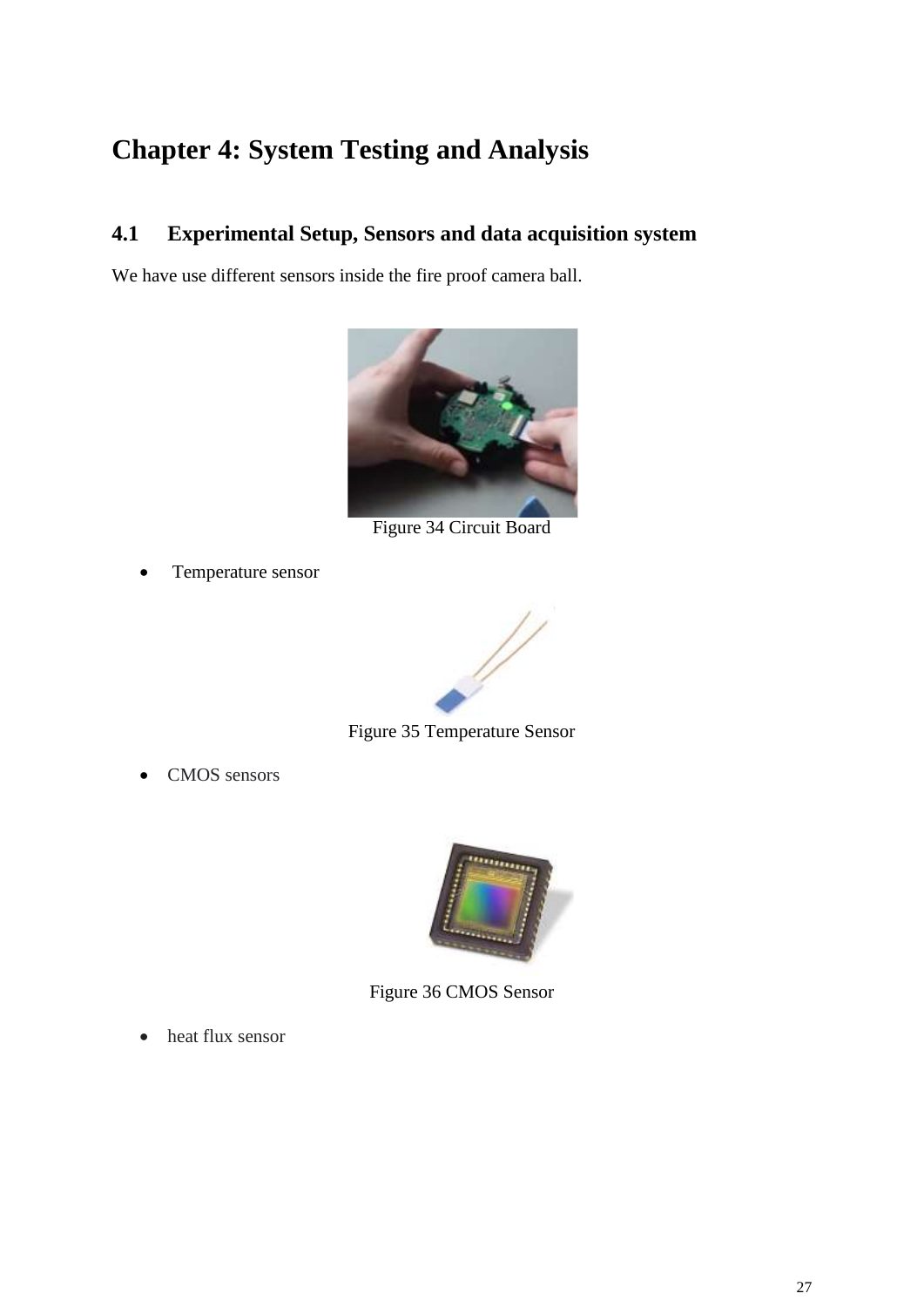

#### Figure 37 Heat Flux Sensor

#### <span id="page-27-0"></span>**Location of the Sensors:**

- Heat flux sensor is used near the surface of the camera ball inside it
- CMOS sensor is used on the circuit board inside the insulation material



Figure 38 Location of Sensor

<span id="page-27-1"></span>Temperature sensor is used on the circuit board inside the camera ball.



Figure 39 Location of Temperature Sensor

#### <span id="page-27-2"></span>**Specifications of the sensors:**

#### **Temperature sensor:**

We use **Pt1000 sensor** and it's the second most common type of the platinum resistance thermometer. It can sense temperature up to 1000 $\degree$ C and it has a resistance of 1000 ohms ( $\Omega$ ).

**Reason** 

Temperature sensor is used in this project to sense the temperature of the stainless steel temperature which is the outer body of the camera ball.

#### **Heat flux sensor**

We use the **PHFS-01 Heat Flux** Sensor for our project. It is cheap and reliable and has minimum thickness. It had excellent sensitivity. It is NIST traceable.

#### **Reason:**

Heat flux sensor is used to measure the rate of the heat transfer from the outside to the fire proof material of the camera ball.

#### **CMOS sensor:**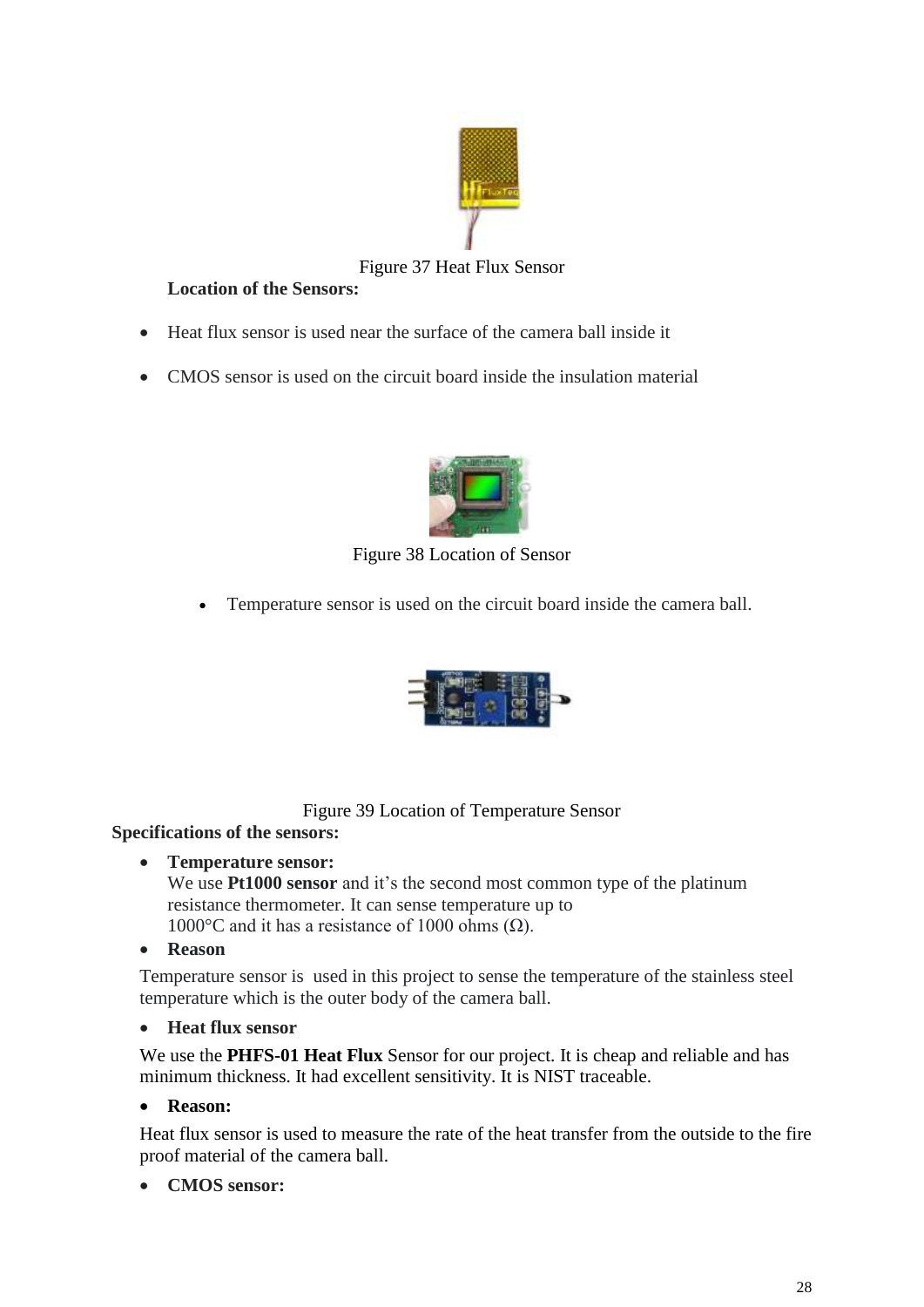We use **NOII4SM6600A** sensor in our project. It has Monochrome Output. This Device is Pb−Free. It is used in Machine Vision, Biometry and Document Scanning.

#### **Reason**

This sensor was used in the camera to sense the image and help in taking pictures and videos from the camera ball.

### <span id="page-28-3"></span>**4.2 Results, Analysis and Discussion**

After making the practical model we make had some goals to test our project and see its performance. So conduct a experiment, get the results and conclude our project.

Experiment Setup:

For experiment we have to test the fire proof fire ball in sense of the temperature change, heat transfer rate and its capability to work in the fire.

So, like a basic fire fighting training we make a A class fire ( fire due to wood, cloth etc) and then throw our camera ball into it to see the results.



Figure 40 Fire Place

<span id="page-28-0"></span>

Figure 41 Putting Camera Ball into Fire

<span id="page-28-1"></span>

Figure 42 Camera Ball Working

<span id="page-28-2"></span>**Results and Analysis:**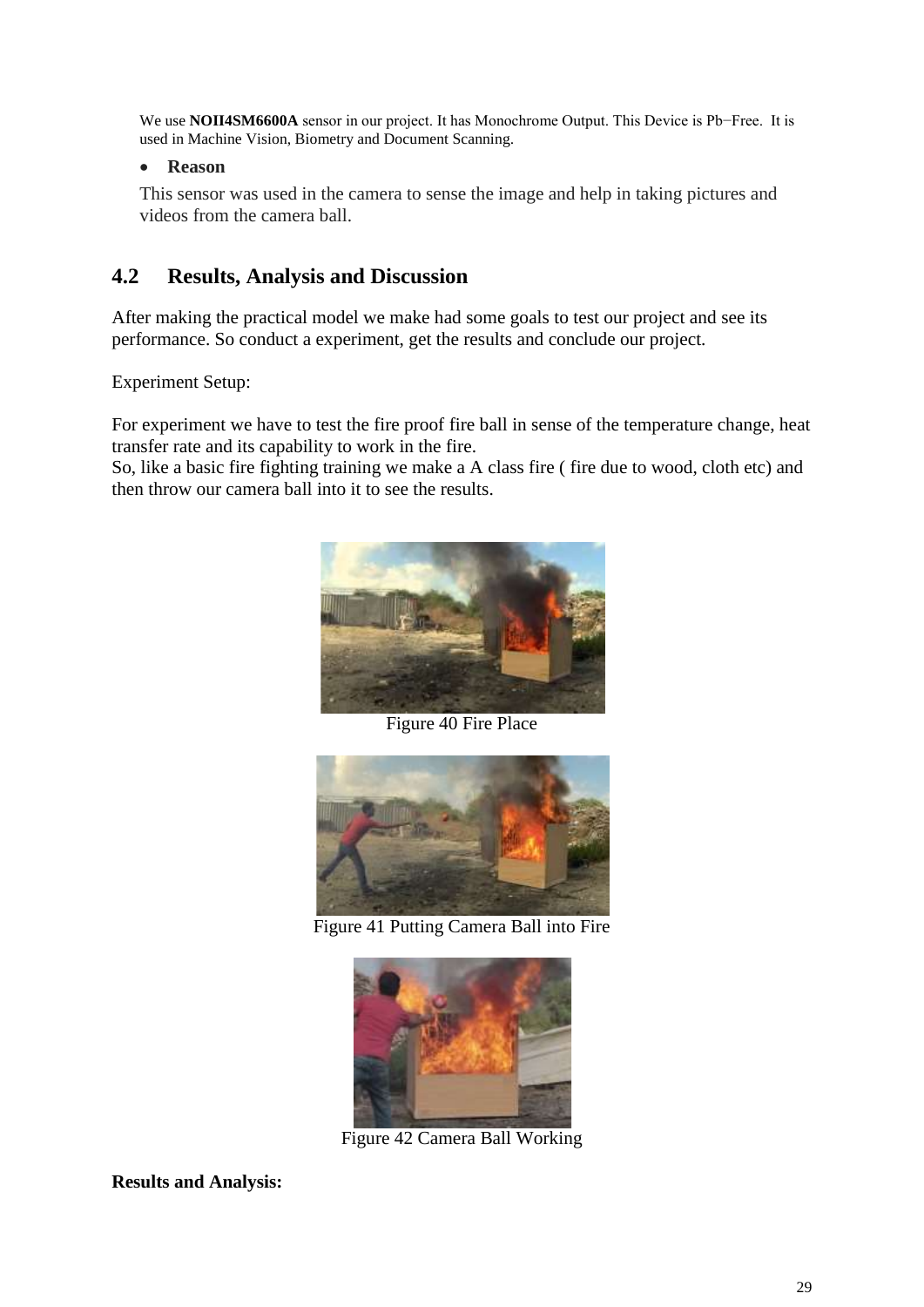Major thing to consider are Thermal Conductivity, heat transfer rate and their melting point regarding making a fireproof product.

After putting the fire proof camera ball into the fire, we measure how much temperature increment affect the surface of the fire proof camera ball to rise. Here are the results in the table:

| Time  | Heat of fire        | Surface of the camera ball |
|-------|---------------------|----------------------------|
| (Sec) | $(^\circ \text{C})$ | $^{\circ}C$                |
|       |                     |                            |
|       | 320                 | 27                         |
| 180   | 372                 | 28                         |
| 300   | 400                 | 30                         |
| 380   | 480                 | 30                         |

<span id="page-29-0"></span>Table 2 Temperature change of the surface with respect to the time and heat of fire

It can be seen from the table that there is only a minor change in the temperature of the fireproof ball due to the increase in the temperature due to the fire.

From time 0 to 380 seconds, heat of fire increase from 320 ℃ to 480 ℃ but there is only 3 ℃ Change in the temperature of the camera ball from 27 °C to 30 °C. (2)

Major factor behind this temperature change reason is the thermal conductivity of the materials.

Table of the Density of the material and their thermal Conductivity are following:

| Tuble 5 Density and inclinar conductivity of unfercite materials |            |                             |  |
|------------------------------------------------------------------|------------|-----------------------------|--|
| Material                                                         | Density    | <b>Thermal Conductivity</b> |  |
|                                                                  | $Kg/m^{3}$ | (W/mk)                      |  |
| Aluminum                                                         | 2702       | 273                         |  |
| Stainless Steel 304                                              | 7930       | 16.2                        |  |
| Ceramic Fiber Paper                                              | 200        |                             |  |
| Ceramic Mullite                                                  | 3220       | 418                         |  |

<span id="page-29-1"></span>Table 3 Density and thermal conductivity of different Materials

It can be seen from the table that which factor cause the temperature of the fire proof camera ball to increase so little. The reason is its thermal conductivity.

Thermal conductivity of the Stainless steel 304 is 16.2 W/mk which is the basic reason of this much low temperature change in the camera ball. (3)

Melting point is also very important factor while considering a fireproof product. Because it is very important to make sure a high melting point material usage in the product which is going to be use as a fire proof product.

Table below show the melting point of some Material:

| Table 4 Menting Politic of different Metals |                      |  |
|---------------------------------------------|----------------------|--|
| Material                                    | <b>Melting Point</b> |  |
|                                             | $\circ$              |  |
| <b>Stainless Steel 304</b>                  | 1450                 |  |
| Aluminum                                    | 660                  |  |

<span id="page-29-2"></span>Table 4 Melting Points of different Metals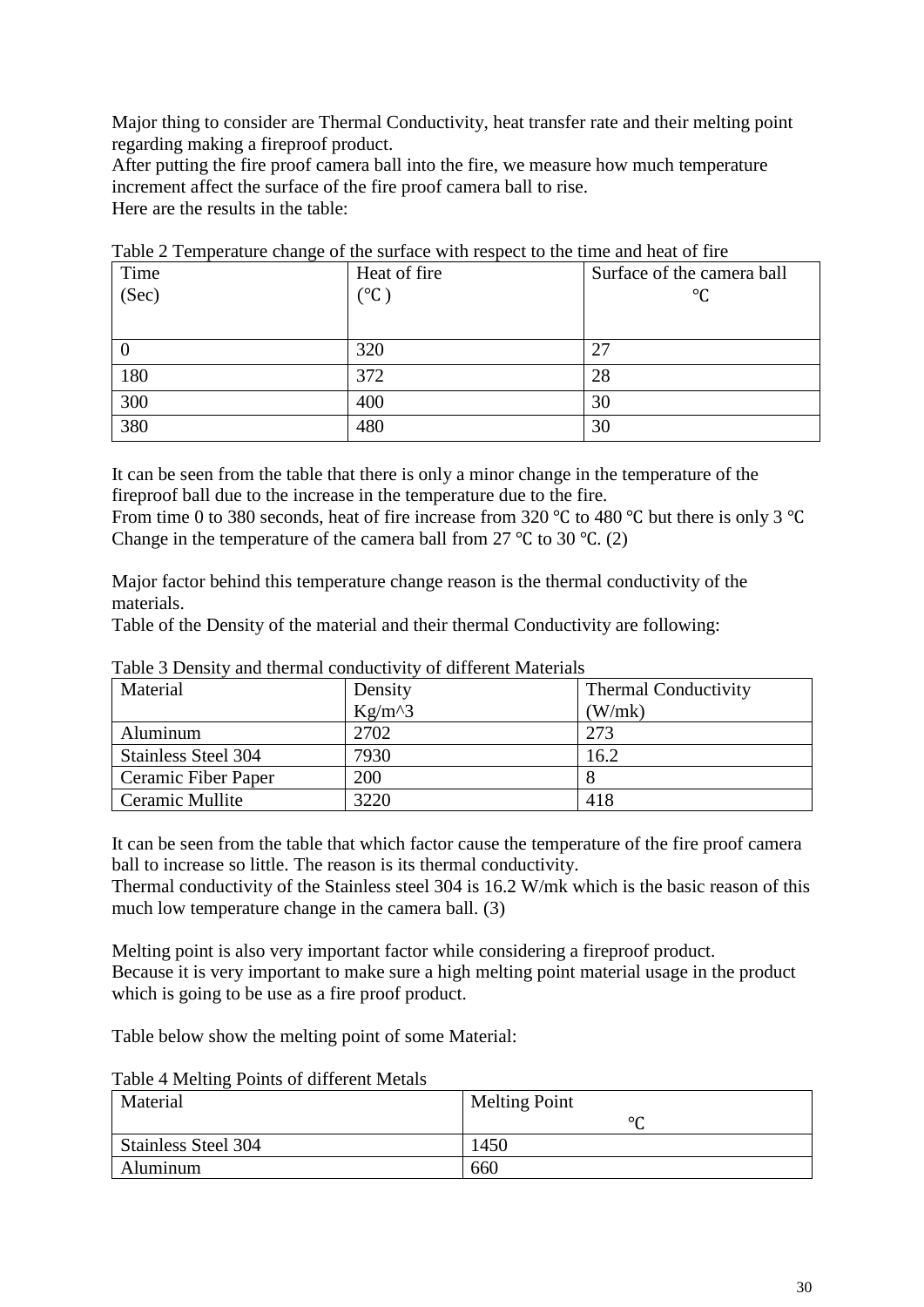| <b>Brass</b>     | 930  |
|------------------|------|
| $\sim$<br>Copper | 1084 |
| Cat Iron         | 1204 |

Table show the melting points of different metals.

Comparison, Stainless steel has the more melting point of all. Copper also show a greater melting point which is above 1000 ℃ but due to its high thermal conductivity it was not use as the surface of the fireproof camera ball.

Moreover the glass used on the cameras use in this device is also important. As, the standard window glass will break when it's temperature rise above 250° F. on the other hand Tempered glass can last up to 500°F.

But in contract to these, fire-rated glass has a typically capacity to survive heat in excess of 1600° F. That is the major reason why we chose the fire-rated glass. (4)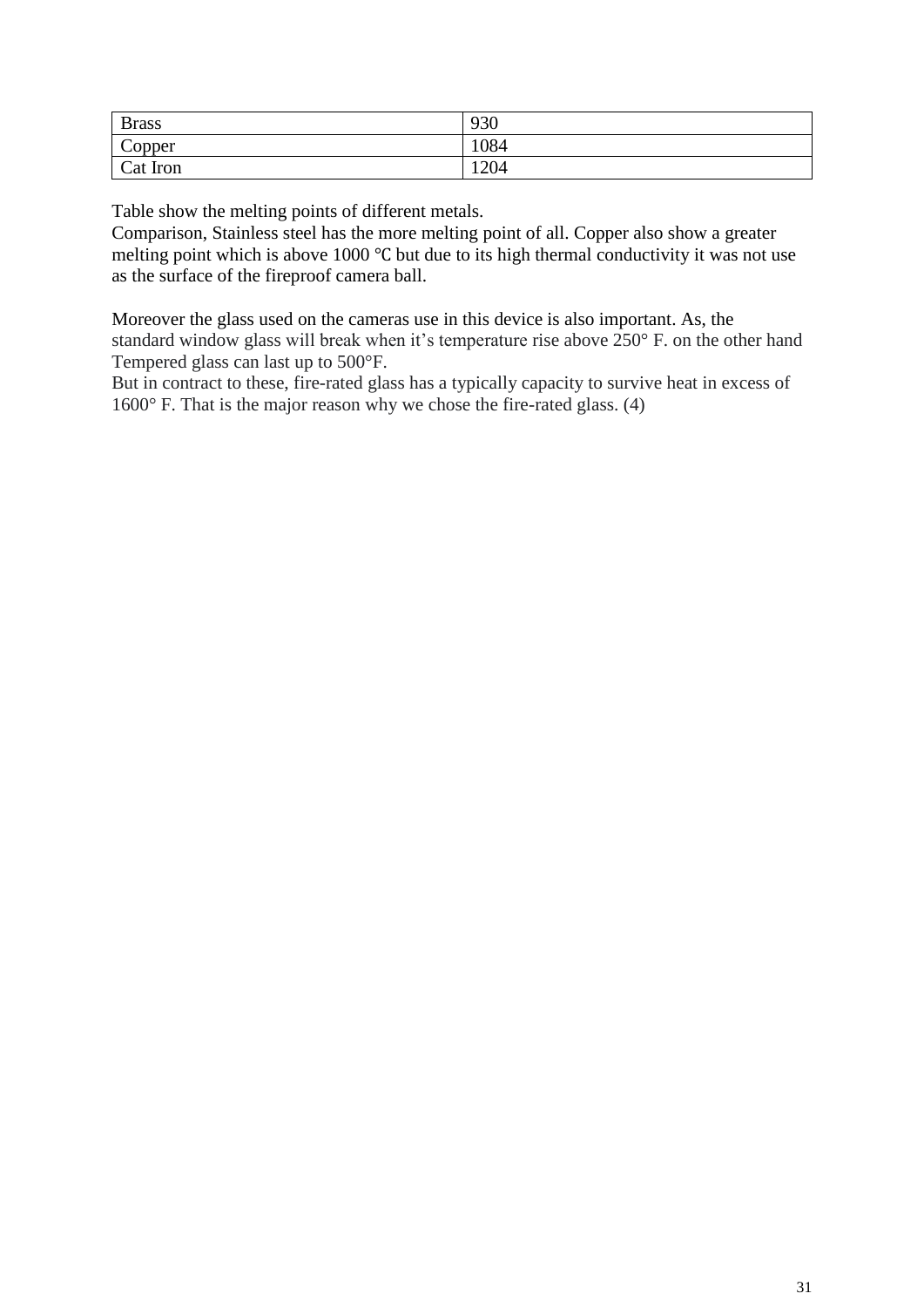## Chapter 5: Project Management

## <span id="page-31-2"></span>**5.1 Project Plan**

Break Down of Tasks: We have divided the task into 8 tasks

- Literature review
- 3D Modeling
- Identification of the material
- Material purchase
- Making practical model
- Performing test
- Concluding the project
- Report writing

Map tasks to team members.



Figure 43 Task Devision

#### <span id="page-31-1"></span><span id="page-31-0"></span>**Time duration table of each task:**

Table 5 Time duration table of tasks

| Task   | August            | September | October                        | November | December |  |
|--------|-------------------|-----------|--------------------------------|----------|----------|--|
| Task 1 | Literature review |           |                                |          |          |  |
| Task 2 |                   | Modeling  |                                |          |          |  |
| Task 3 |                   |           | <b>Material Identification</b> |          |          |  |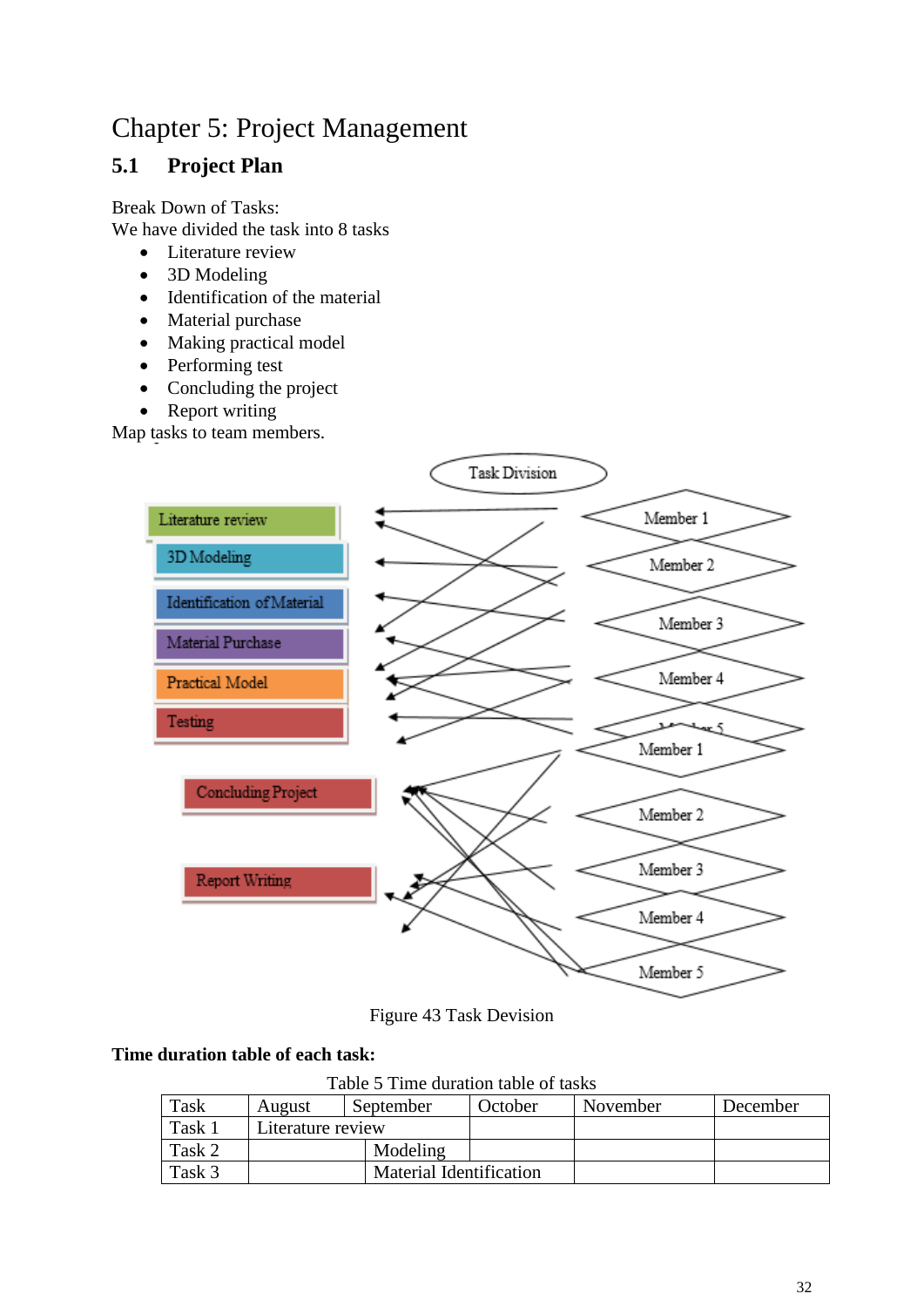| Task 4 |                       | <b>Material Purchase</b> |                        |         |
|--------|-----------------------|--------------------------|------------------------|---------|
| Task 5 |                       |                          | <b>Practical Model</b> |         |
| Task 6 |                       |                          |                        | Testing |
| Task 7 | <b>Report Writing</b> |                          |                        |         |

## <span id="page-32-0"></span>**5.2Contribution of Team Members**

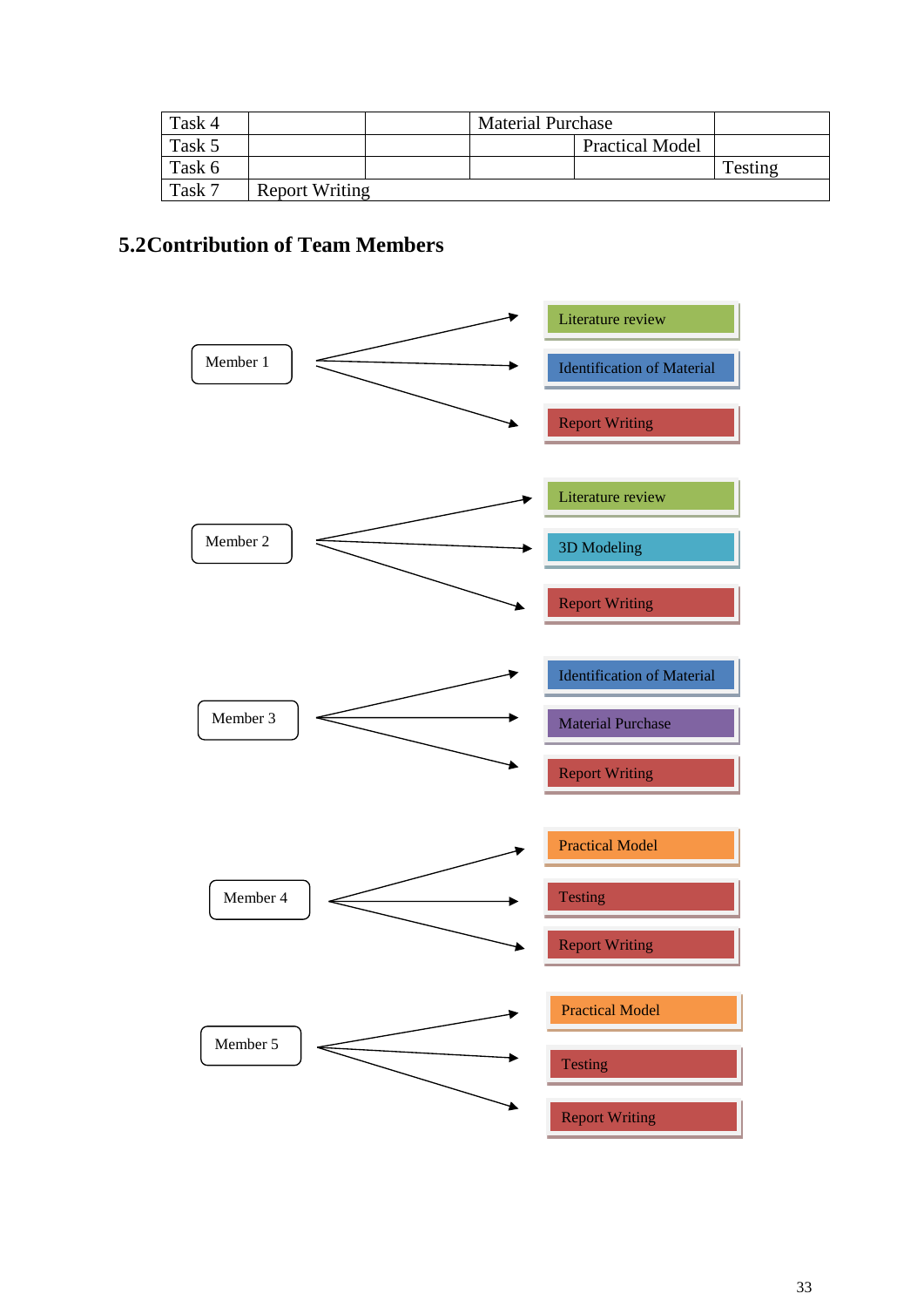## <span id="page-33-0"></span>**5.3 Project Execution Monitoring**

#### **Project Execution performs following activities:**

- Meeting with advisor for selection of semester project
- Literature review
- Selection of project (fire proof camera ball)
- Literature review for selection of appropriate methodology
- Selection of 3 method (Analytical Calculations, 3D modeling and Practical Model )
- Analytical Calculations
- 3D Modeling
- Suitable Methodology for practical model
- Approval of method from advisor
- Research for appropriate Material selection
- Meeting with advisor for approval of Material
- Market visit for the purchase of Material
- Meeting with advisor for practical model making
- Practical Model making
- Meeting of all members with advisor for testing criteria
- Perform testing
- Concluding the project
- Report writing

#### <span id="page-33-1"></span>**5.4 Challenges and Decision Making**

#### **Challenges Faced:**

• Problems with team members not cooperating/meeting.

All the group members do their best for this project and cooperate with each others for their assigned tasks.

Each member did his assign task and also help in others task too.

• Problems or delays in procuring required parts/components/tools.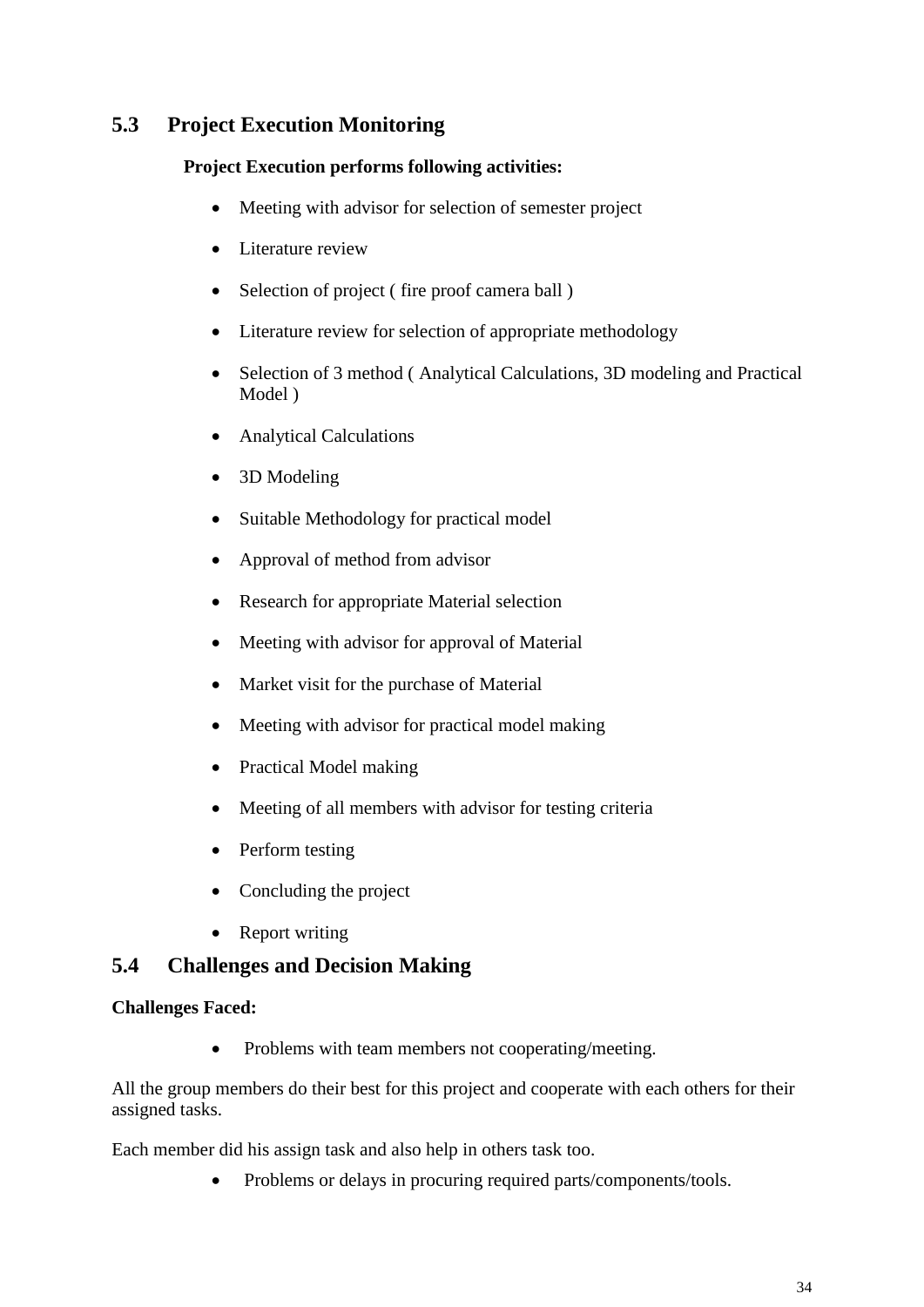The major reason for delay in this project was the procurement of the materials. It was task assigned to the member 3 but knowing the difficulty level member 2 and 4 also help him for the purchasing of required parts, components and tools which were being used during the making of the practical model of the project.

• Problems with equipment or components not working or malfunctioning.

Major problem was connections of the electric circuit board and different wiring connections. At a point we are much confused about the way connection are going to be, then we make some help from the internet, some seniors and fellows of the electronics department, which help us to make it complete in a well manner.

#### **Decision Making:**

This project make me learn a lot regarding the decision making, whole project was having much options and ways for solution but finding a perfect solution was problem all the time in following steps:

- Choosing my part in the project that i could do at my best
- Choosing best suitable team member for his part in project, in which he can give optimum results.
- Choosing for the right methodology for the project
- Choosing right material for the project
- Choosing best test criteria.

When facing these challenges, we have to make decisions that will go best in our favor. For the decision making we get help from internet, previous journal papers, fellows of other departments, seniors and from similar research papers.

#### <span id="page-34-1"></span>**5.5 Project Bill of Materials and Budget**

#### **BOM**:

Bill of Materials of this project is following, which indicate the expected cost of the project.

<span id="page-34-0"></span>

|                         | Unit   | Unit price | Total<br>quantity | Total price | Total cost |
|-------------------------|--------|------------|-------------------|-------------|------------|
| 2 Mega Pixel<br>Camera  | No.    | 25\$       | 36                | 800\$       |            |
| Rechargeable<br>battery | No.    | 3\$        |                   | 3\$         |            |
| Memory card             | No.    | 10\$       |                   | 10\$        |            |
| Fuse                    | No.    | 1\$        | $\overline{2}$    | 2\$         |            |
| Diode                   | No.    | 0.5\$      | 3                 | 1.5\$       |            |
| Transistor              | No.    | 5.5\$      | $\overline{2}$    | 11\$        |            |
| Fire rated glass        | $Ft^2$ | 100\$      |                   | 100\$       |            |
| Circuit board           | No.    | 2\$        |                   | 3\$         |            |
| Electric wire           | $m^2$  | 0.75\$     | $\overline{2}$    | 3\$         |            |

Table 6 Bill of Material of Project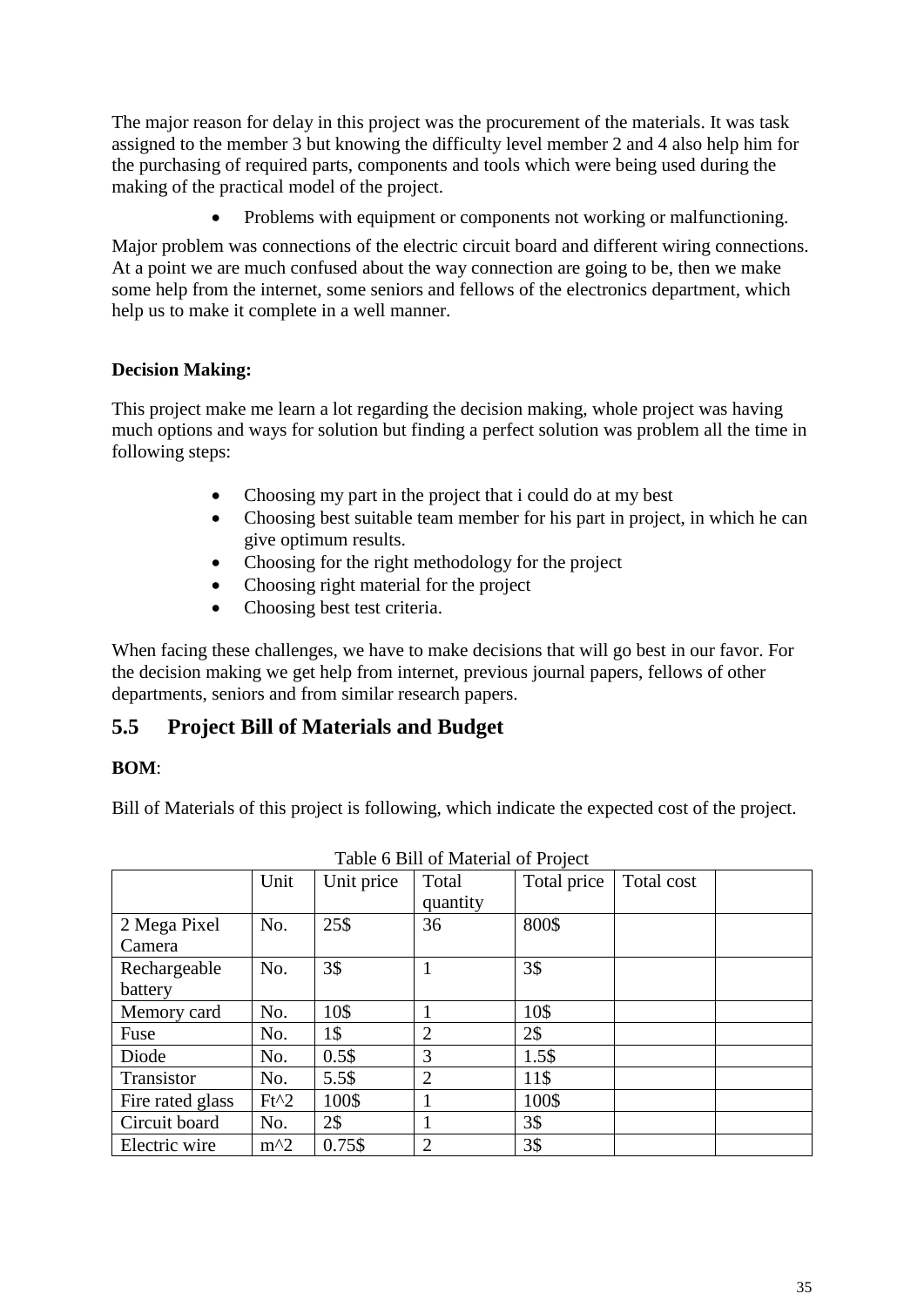| Fire proof      | $Ft^2$ | 2\$   | 4\$   |          |  |
|-----------------|--------|-------|-------|----------|--|
| aluminum foil   |        |       |       |          |  |
| bubble sheet    |        |       |       |          |  |
| Stainless steel | $Ft^2$ | 1.5\$ | 3\$   |          |  |
| 304             |        |       |       |          |  |
| Miscellaneous   |        |       | 100\$ |          |  |
|                 |        |       |       | 1040.5\$ |  |

Our project was expected to be complete in 1050\$ but the miscellaneous expenses added to it and increase its costs to almost 1150\$ moreover wastage of the material also add some to the grand total, because it was the first time we were making this project and many time we made miscalculation and waste our material and it also add about 50\$ to our project. Moreover we lend some tools for this project and adding their cost increase the budge to 150\$. So our budget went to almost 1350\$. (5)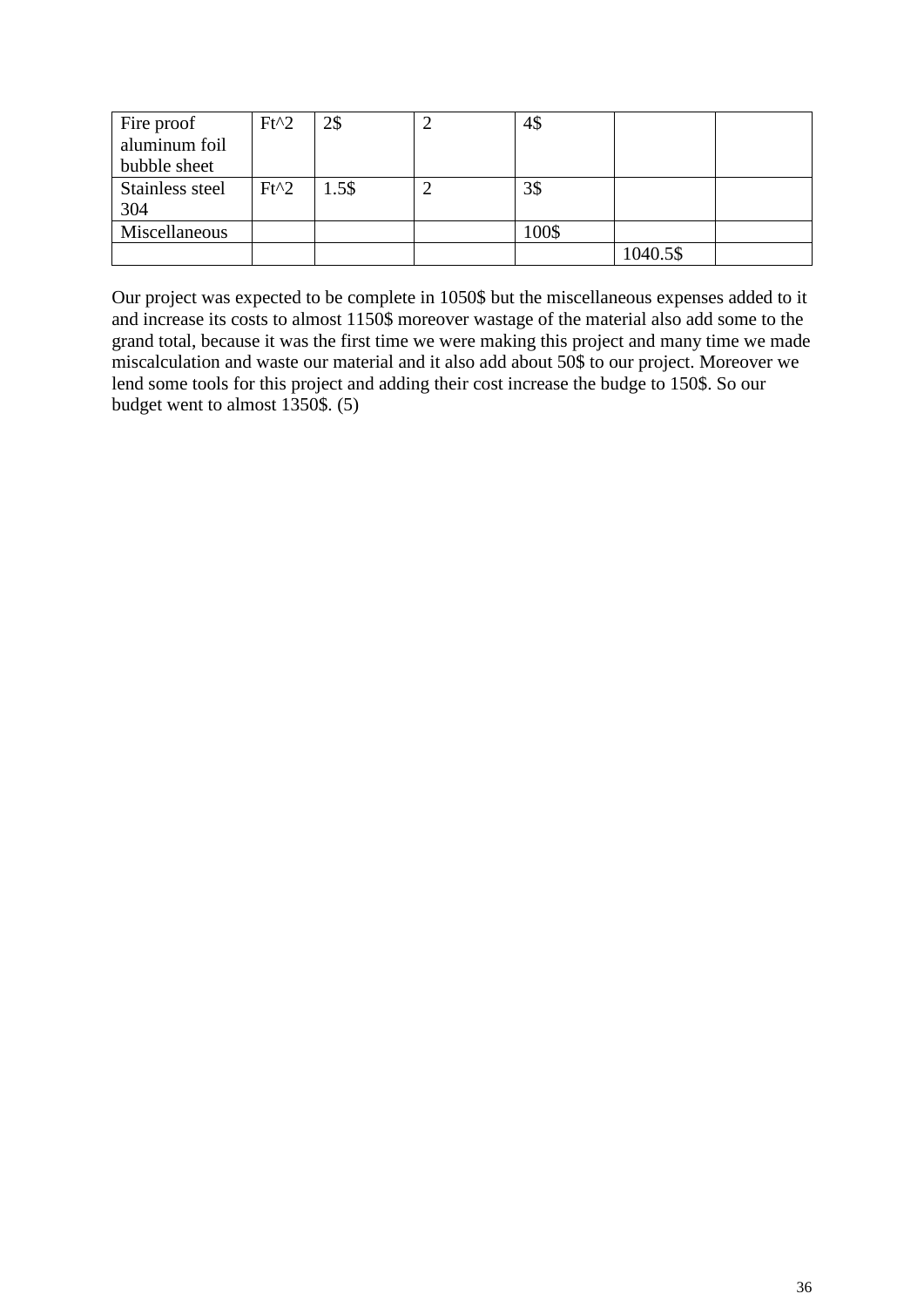# <span id="page-36-0"></span>**Chapter 6: Project Analysis**

## <span id="page-36-1"></span>**6.1 Life-long Learning**

Major learning from this project are:

- Understanding of many hardware in practical life like, diode, transistors, fuse, processor etc
- Understanding of the 3D modeling Software like CAD, Solids works etc.
- How to cross barrier between design and manufacturing.
- To implement your technical knowledge into practical life
- Solution of some engineering problems
- Understanding of the manufacturing process
- Material selection for the project tech me about material science.
- Limited time to complete and wind up the project make mw learn time management
- Working in group make me learn team work.

In all these learning from the project we get help from the internet (scientific topics, research topics, journal papers). We also get help from the books related to this topic. Also some seniors and electronics department fellows help us in learning all above.

## <span id="page-36-2"></span>**6.2 Impact of Engineering Solutions**

Impacts of the project:

- This project contains a solution of the fire proof material which can be used for the manufacturing of the robot who can serve as fire fighters in future.
- Designing of fire proof buildings
- The major purpose of our product design is to address the firefight issue and be a product which has a great social impact to save people life by reducing the danger for firefighters.
- It is used to help the firefighting team in firefighting operation, ultimately saving environment from the pollution and is lifesaving.
- It is also common scene for police and that of emergency services. They want to enter the building but they don't know what awaits them inside.

It will serve like a robot at a single place standing inside the fire place and will be able to give a 360 view

#### <span id="page-36-3"></span>**6.3 Contemporary Issues Addressed**

Our project has addressed the following issues:

It has addressed the Safety issue of the fire fighters during fire fighting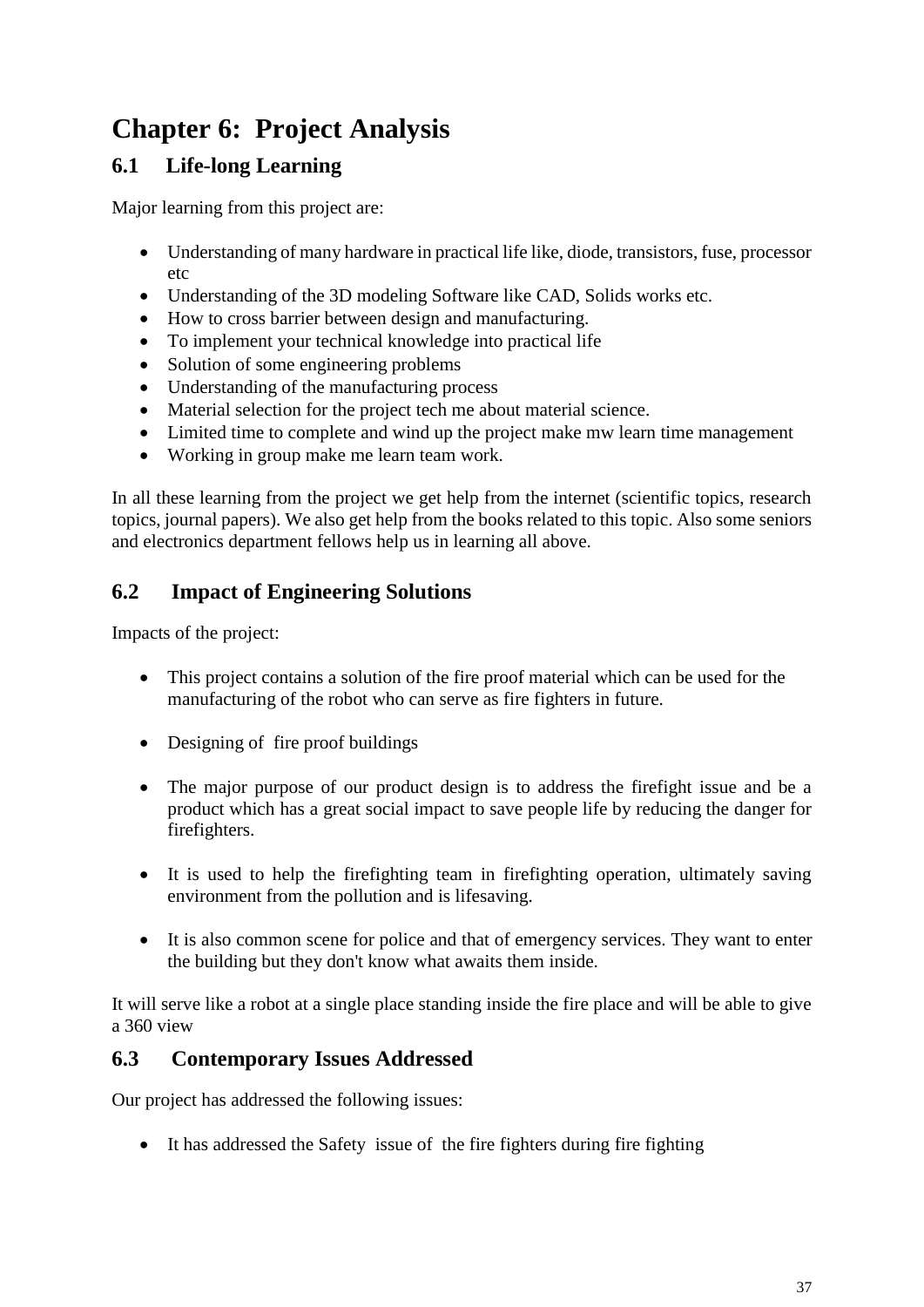- It has addressed the in choosing the right material for your product.
- It has addressed the issue related to the firefighting equipment design.
- It will help the Saudi Arabia particular in its fire fighting department for their optimum action.
- It has addressed the major issue faced by the police during a raid
- It will also help the photographic industry for catching 360 panoramic shots.
- Overall this project will serve a helping hand in security, health and safety point of view.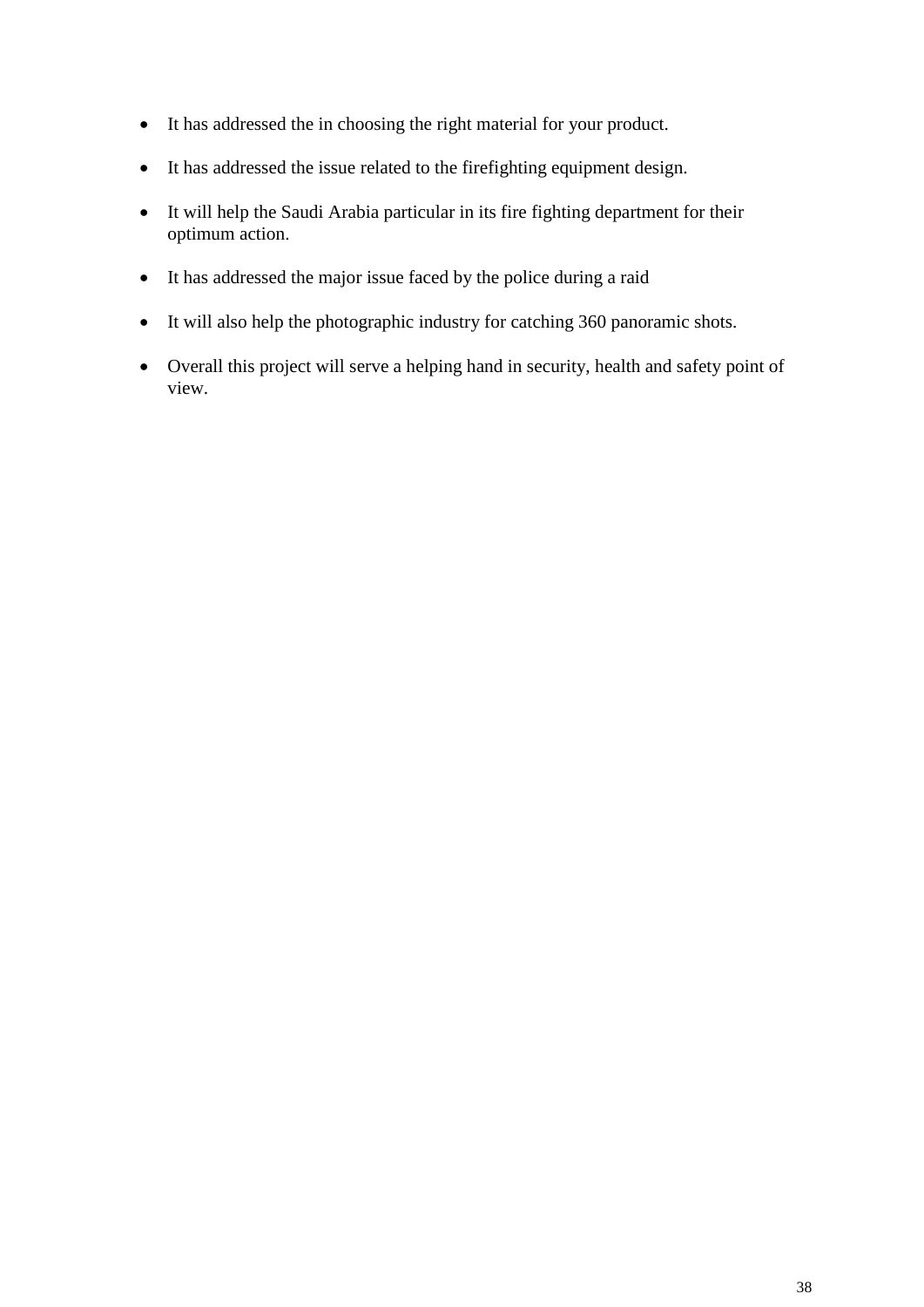# <span id="page-38-0"></span>**Chapter 7: Conclusions and Future Recommendations**

#### <span id="page-38-1"></span>**7.1 Conclusions**

- $\triangleright$  In this project, a new product fire ball camera is designed and manufactured.
- $\triangleright$  This product can help in detecting the situation during a fire.
- $\triangleright$  The unique fact about this product is that it can even work in fire and smoke.
- $\triangleright$  During firefighting, a major concern of the team is to check whether there are people alive in the fire.
- $\triangleright$  This product can help in identifying the life during fire and it can also assist in identifying the valuable products that can be saved from fire.
- $\triangleright$  Apart from this, this fire ball can assist the firefighting persons in looking through the fire as it is difficult to look through thick smoke and fire.
- $\triangleright$  There were many challenges during the design and manufacturing of this project because it was a completely unique and new idea.
- $\triangleright$  Adding more to it, this project was a great source of learning for us. It helped us in learning the design methodology and the manufacturing of a real-life product.

#### <span id="page-38-2"></span>**7.2 Future Recommendations**

- $\triangleright$  There are many modifications that can be done to the design of this product.
- $\triangleright$  The first modification is the installation of a high quality battery that do not melt due to high temperature and that can last for long time.
- $\triangleright$  Moreover, another important modification is to improve the aesthetics of ball.
- $\triangleright$  Also, the material of ball can be improved so that if do not get damaged by hitting any hard material.
- $\triangleright$  Also, the connectivity between the camera and the screen can be improved so that images do not get blur.